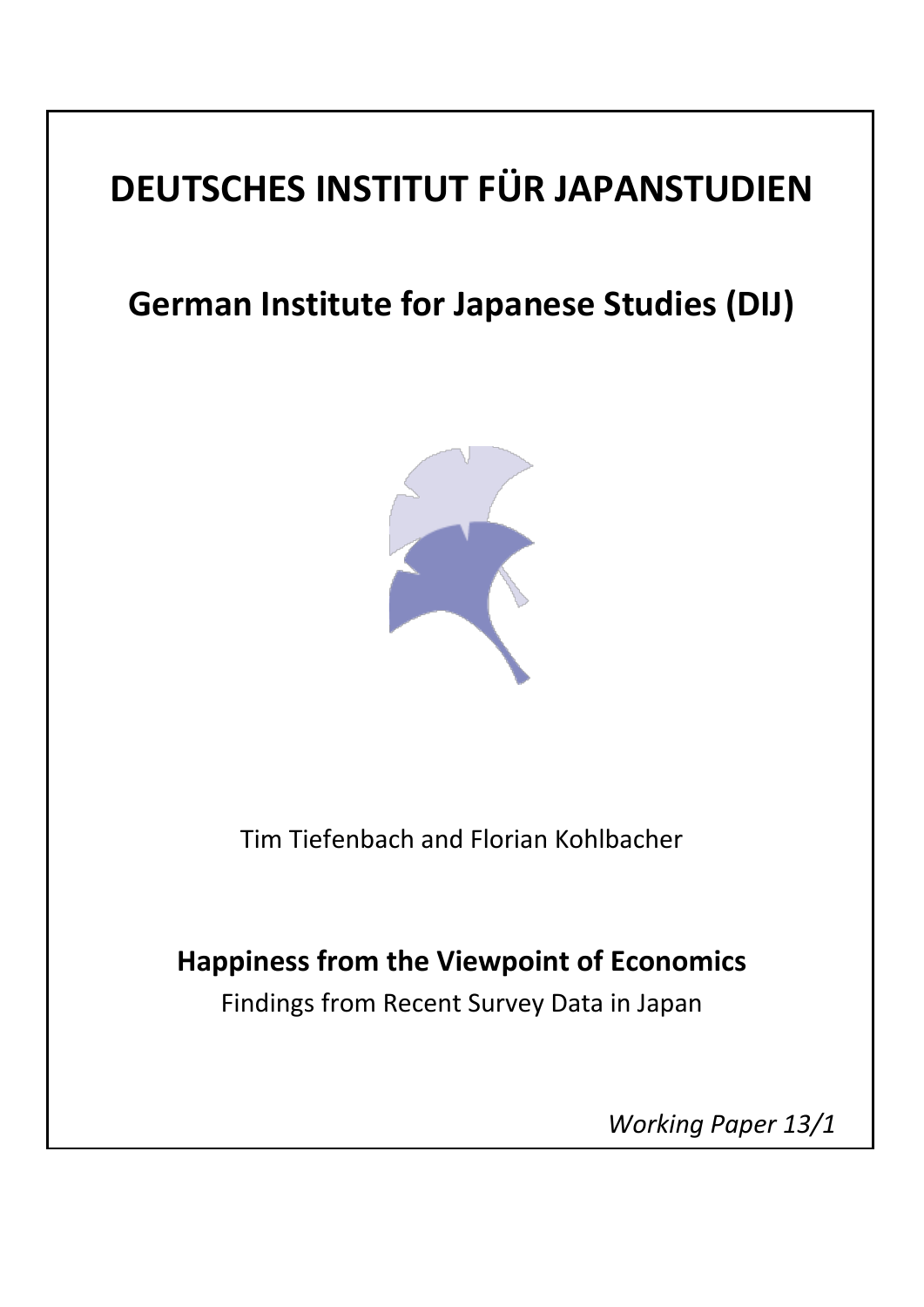# Happiness from the Viewpoint of Economics Findings from Recent Survey Data in Japan

#### **Abstract**

Happiness economics has become an established field of research, and happiness and life satisfaction are increasingly considered important policy goals by governments around the globe. The Japanese government has recently started to follow this trend by regularly collecting data on personal happiness and its determinants through nationwide surveys since 2010. Analyzing data from the 2011 National Survey on Lifestyle Preferences, this paper has three aims: First, we use the Japanese happiness data to check for similarities and differences compared to well-known findings established in the international literature. Second, from a Japanese perspective we contribute to ongoing debates regarding inconclusive findings. Third, we analyze the happiness effects of variables neglected by previous research, such as loneliness and of new variables such as the impact of the Great East Japan Earthquake of March 11. Overall, our results confirm the majority of determinants established by previous studies in the field of happiness economics, such as income, unemployment and marriage. But we find significant differences regarding the effects of entrepreneurship and political participation. In addition, we identify loneliness as the most influential determinant of happiness in Japan. Finally, we find no statistically significant drop in happiness after the March 11 disaster.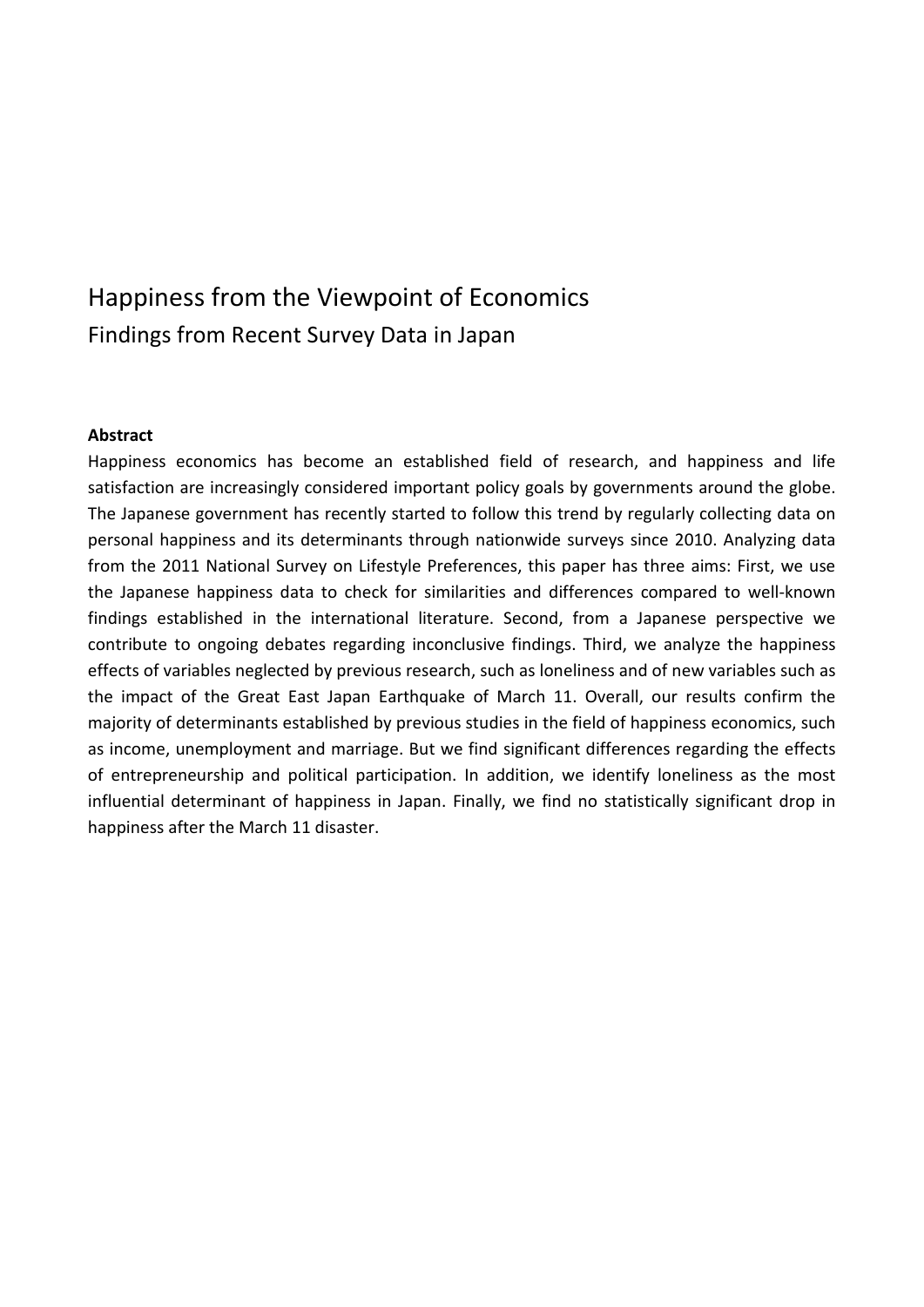# Happiness from the Viewpoint of Economics Findings from Recent Survey Data in Japan

© Tim Tiefenbach and Florian Kohlbacher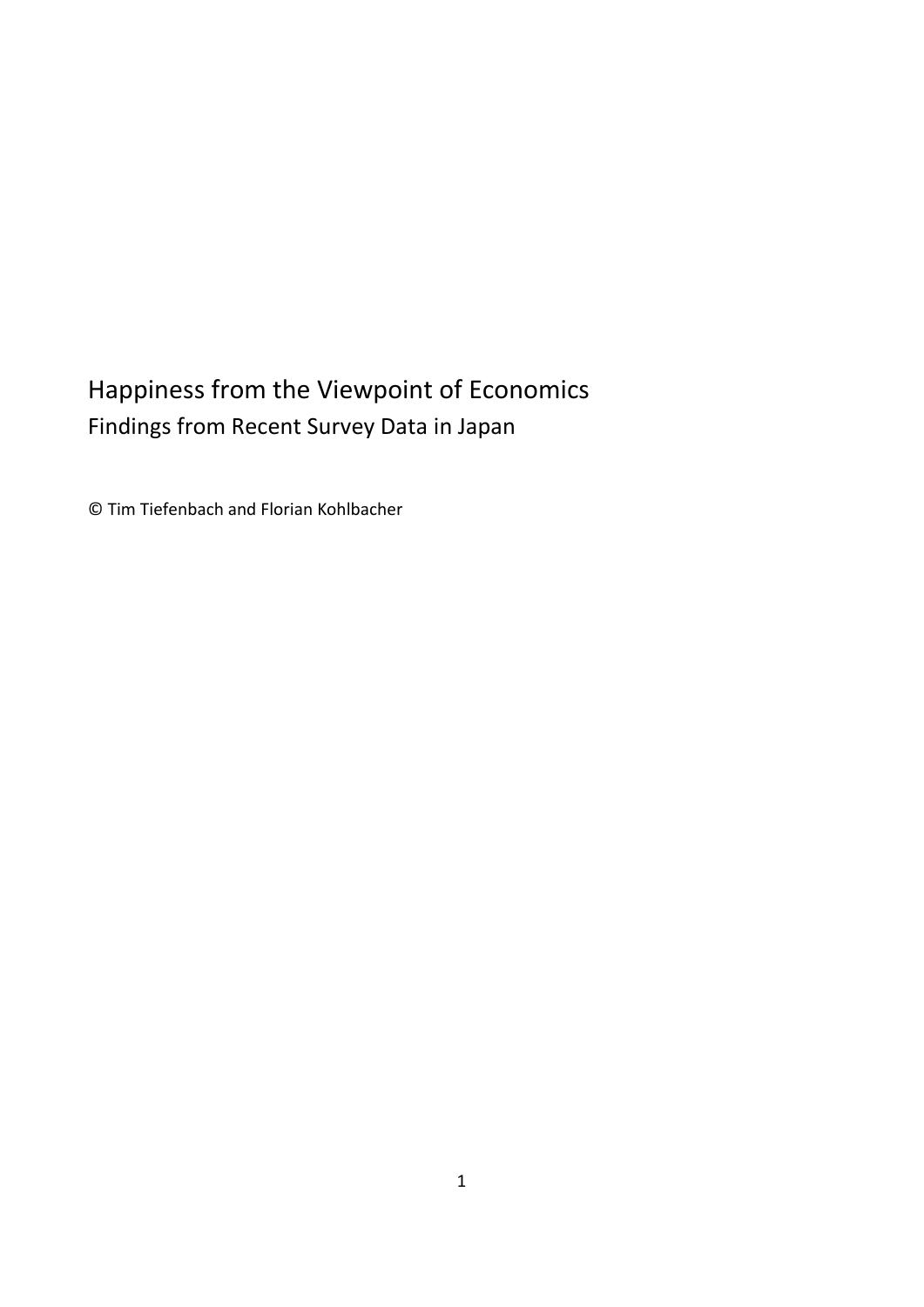Contact Author: Dr. Tim Tiefenbach (DIJ) [tiefenbach@dijtokyo.org](mailto:tiefenbach@dijtokyo.org) Dr. Florian Kohlbacher (DIJ) [kohlbacher@dijtokyo.org](mailto:kohlbacher@dijtokyo.org)

ドイツ日本研究所 Deutsches Institut für Japanstudien German Institute for Japanese Studies (DIJ) 7-1 Kioicho Jochi Kioizaka Bldg. 2F Chiyoda-ku, Tokyo 102 0094 Tel: +81 3 3222 5077 Fax: + 81 3 3222 5420 www.dijtokyo.org

Place of publication: Tokyo, February 2013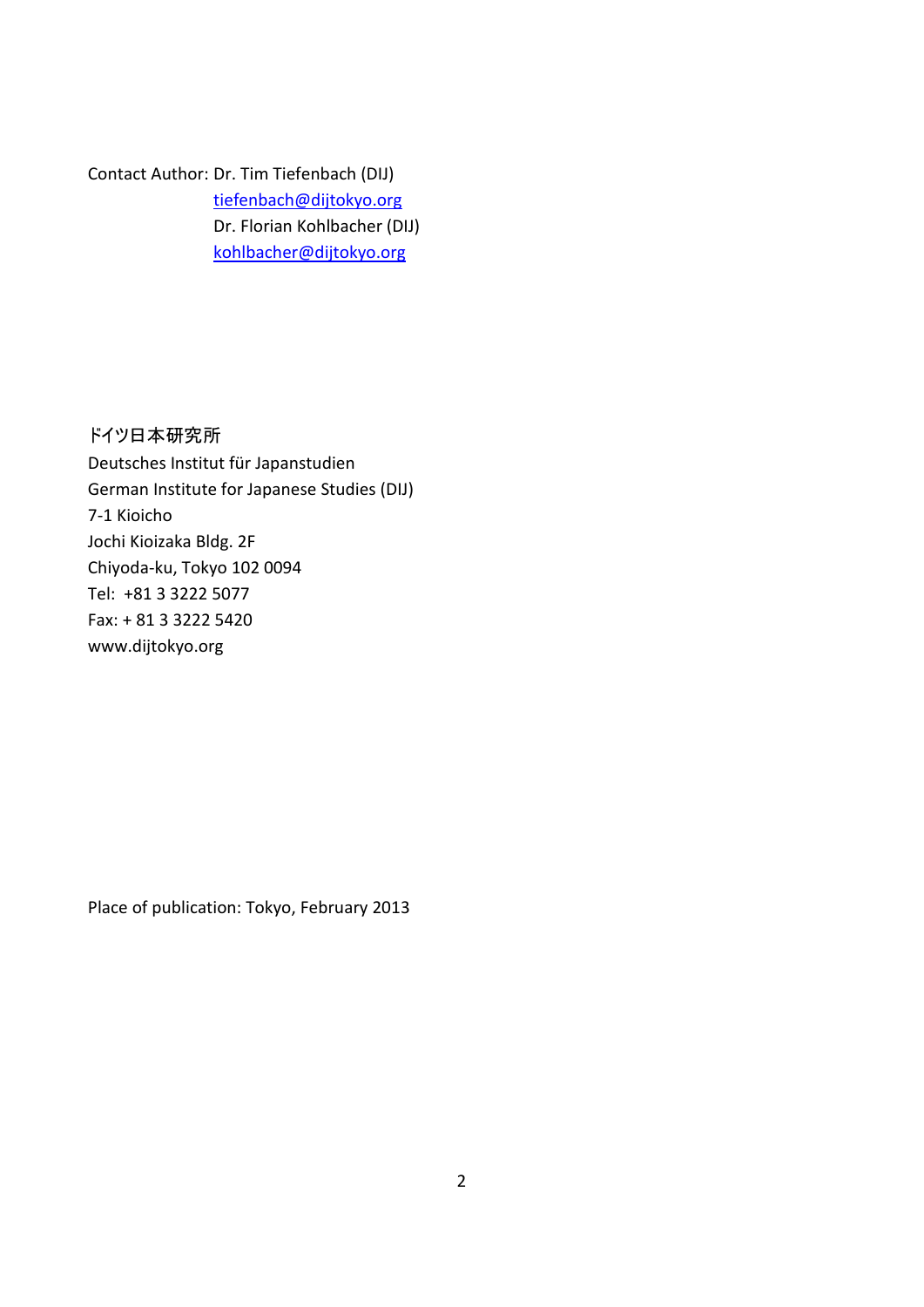# **Contents**

| $\mathbf{1}$   |       |  |  |  |  |  |
|----------------|-------|--|--|--|--|--|
| $\overline{2}$ |       |  |  |  |  |  |
|                | 2.1   |  |  |  |  |  |
|                | 2.1.1 |  |  |  |  |  |
|                | 2.1.2 |  |  |  |  |  |
|                | 2.2   |  |  |  |  |  |
|                | 2.2.1 |  |  |  |  |  |
|                | 2.2.2 |  |  |  |  |  |
|                |       |  |  |  |  |  |
|                |       |  |  |  |  |  |
|                | 3.1   |  |  |  |  |  |
|                | 3.2   |  |  |  |  |  |
|                | 3.3   |  |  |  |  |  |
|                | 3.4   |  |  |  |  |  |
|                | 3.5   |  |  |  |  |  |
|                | 3.6   |  |  |  |  |  |
|                | 3.7   |  |  |  |  |  |
|                | 3.8   |  |  |  |  |  |
|                | 3.9   |  |  |  |  |  |
|                | 3.10  |  |  |  |  |  |
|                | 3.11  |  |  |  |  |  |
| 4.             |       |  |  |  |  |  |
|                |       |  |  |  |  |  |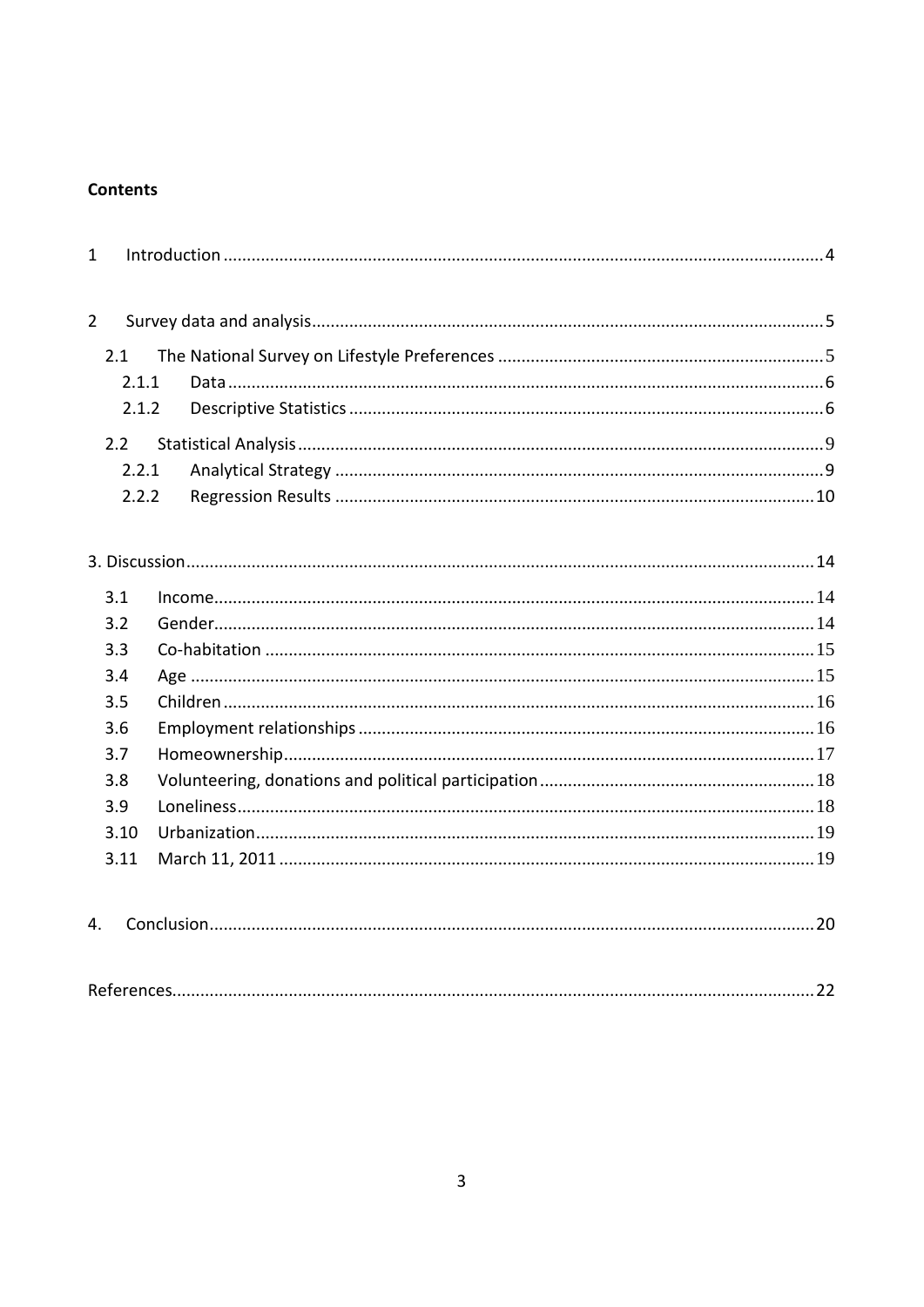#### <span id="page-5-0"></span>**1 Introduction**

Happiness and life satisfaction have received increasing attention by academic scholars as well as policy makers around the globe in recent years (Frey and Stutzer 2009; Layard 2011). In academic research these topics have been studied from the perspective of various fields including philosophy, psychology and sociology. In economics this has even led to the establishment of a new stream of research: happiness economics (see e.g. Frey and Stutzer 2002; Dolan, Peasgood and White 2008). At the same time, policy makers have started to consider alternative indicators to Gross National Product (GNP), such as Gross National Happiness (GNH). The government of one of the world's largest economies, Japan, has recently jumped onto the bandwagon and set up a Commission on Measuring Well-Being in late 20[1](#page-5-1)0.<sup>1</sup> Earlier in the same year, the Cabinet Office has set the focus of the annual *National Survey on Lifestyle Preferences* on happiness and its impact factors.

For this paper we have conducted an analysis of the *National Survey on Lifestyle Preferences (NSLP) 2011* within the framework of happiness economics. The reason for this is two-fold. First, reviewing the Japan-related literature in happiness economics, we discovered a relative scarcity of studies compared to other countries. Although it has been argued that happiness economic studies have achieved remarkable consistency in their findings on an international scale (see e.g. Blanchflower and Oswald 2011 for a review), there are still country-specific differences to be accounted for (Uchida, Norasakkunkit and Kitayama 2004; Diener et al. 1995). Within the international literature, Japan is mainly a topic in context of the discussion of the Easterlin Paradox where it is often treated as an outlier (Easterlin 1995; Hagerty and Veenhoven 2003; Easterlin 2005; Veenhoven and Hagerty 2006; Stevenson and Wolfers 2008; Suzuki 2009). Apart from this, Japan-related studies either focus on very narrow topics like income inequality (Oshio and Kobayashi 2010, 2011; Oshio, Noazaki and Kobayashi 2011) or social trust (Tokuda, Fujii and Inoguchi 2010; Tokuda and Inoguchi 2008). Others again are based on limited samples such as students (Tafarodi et al. 2012b; Tafarodi et al. 2012a). Inoguchi and Fuji (2009) is one of the few broad-scale studies on Japan based on data from the Asianbarometer. However, the study has a number of drawbacks: The data from the 2006 Asianbarometer is not very recent, the sample is relatively small (n=1003) compared to the NSLP (n=3578), and the analysis is not comprehensive, since many standard variables are not being controlled for. Therefore, our present study can be considered as the first comprehensive analysis of a large, recent and representative sample of the Japanese population in the international literature of happiness economics. We chose the NSLP data, because it is a high quality survey commissioned by the Japanese Cabinet Office with a very high response rate (71.6% in 2011), and it has not been analyzed in the international literature so far.

<span id="page-5-1"></span> <sup>1</sup> Literally "commission on measuring happiness": [http://www.esri.go.jp/en/archive/koufukudo/koufukudo](http://www.esri.go.jp/en/archive/koufukudo/koufukudo-%20%20%20e.html)[e.html](http://www.esri.go.jp/en/archive/koufukudo/koufukudo-%20%20%20e.html)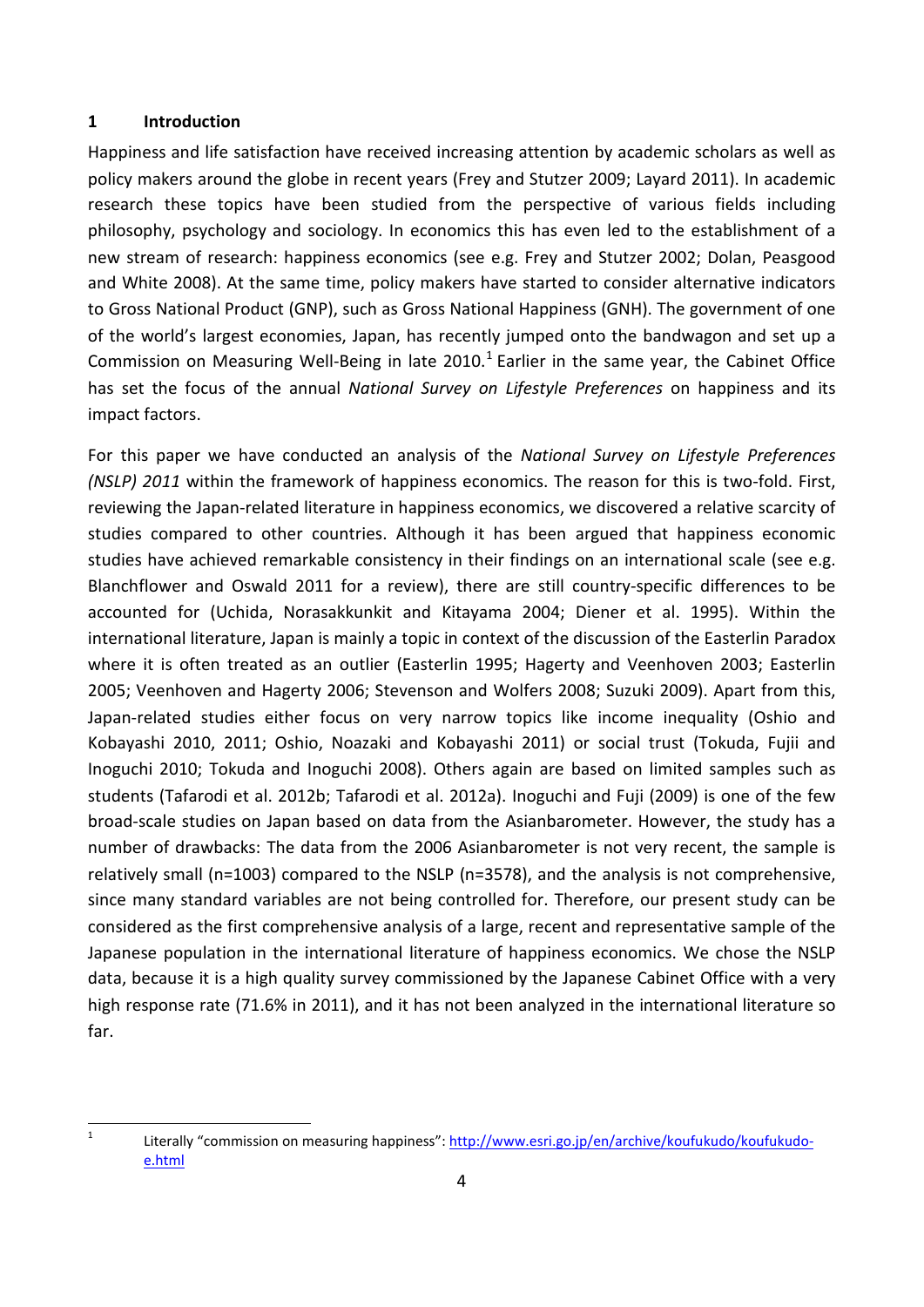Another reason for analyzing the NSLP 2011 data is that in March 2011 Japan was hit by a triple disaster: the Great East Japan Earthquake followed by a large-scale tsunami and a nuclear accident at the Fukushima Daiichi power plant. Given the scale of this compound disaster, it is likely that there will be vast consequences for Japan's society, economy and politics as well as for individual citizens in the whole country: "3/11 is the biggest crisis that Japan has faced since World War II ended in 1945." (Kingston 2012). Only a couple of month after the disaster, first studies have been published analyzing the effects of March 11 on people's well-being. Although the long-term implication for people's subjective well-being will not be known for some time, preliminary research findings seem to suggest that there is indeed an impact (Uchida, Takahashi and Kawahara 2011; Ishino 2012; Hommerich 2012; Kohlbacher 2012). Considering the magnitude of the event, it is expected that this is just the beginning of a new strand of research on disasters. Since the NSLP 2011 was conducted between March 3 and March 29 of 2011, it is the only official dataset in Japan which covers the effects of the event within *one* survey.

Overall, we contribute to the literature on happiness economics in the following ways: (1) We add to the existing literature of happiness economics in Japan, especially as we have a large nationally representative sample. Against this backdrop, it is interesting that even though Japan is one of the largest economies in the world, so far only relatively few studies have been conducted in this country. (2) With our Japanese sample we confirm several general findings in the international literature of happiness economics (e.g. regarding the impact of income, gender and age, etc.), thus adding confidence to the universality of these results. (3) Nevertheless, we find a number of variables which show very different effects than discussed in the literature (for example regarding political participation and entrepreneurship). (4) We add new insights on the impact of factors that have been neglected in previous research, such as loneliness, volunteering and donation activities. (5) We further have the unique opportunity to explore the impact of the triple disaster of March 11 on happiness, due to the fact that the period of data collection is March 3 to March 29 2011.

## <span id="page-6-0"></span>**2 Survey data and analysis**

## <span id="page-6-1"></span>**2.1 The National Survey on Lifestyle Preferences**

The present study uses regression analysis to analyze data from *National Survey on Lifestyle Preferences (kokumin seikatsu senkôdo chôsa) 2011* in Japan.[2](#page-6-2) This survey is commissioned by the Japanese cabinet office and was initiated in 1972. Originally it was carried out on a three-year basis, but since 1984 it has been conducted annually. As mentioned above, since 2010, the focus has been placed on individual happiness and its determinants.<sup>[3](#page-6-3)</sup> The survey population includes

<span id="page-6-3"></span>

<span id="page-6-2"></span><sup>&</sup>lt;sup>2</sup> The survey was conducted at the end of the fiscal year 2010, i.e. in March 2011.<br><sup>3</sup> Note that questions on happiness and life satisfaction have already been included in questionnaires prior to 2009 but not necessarily as the main focus.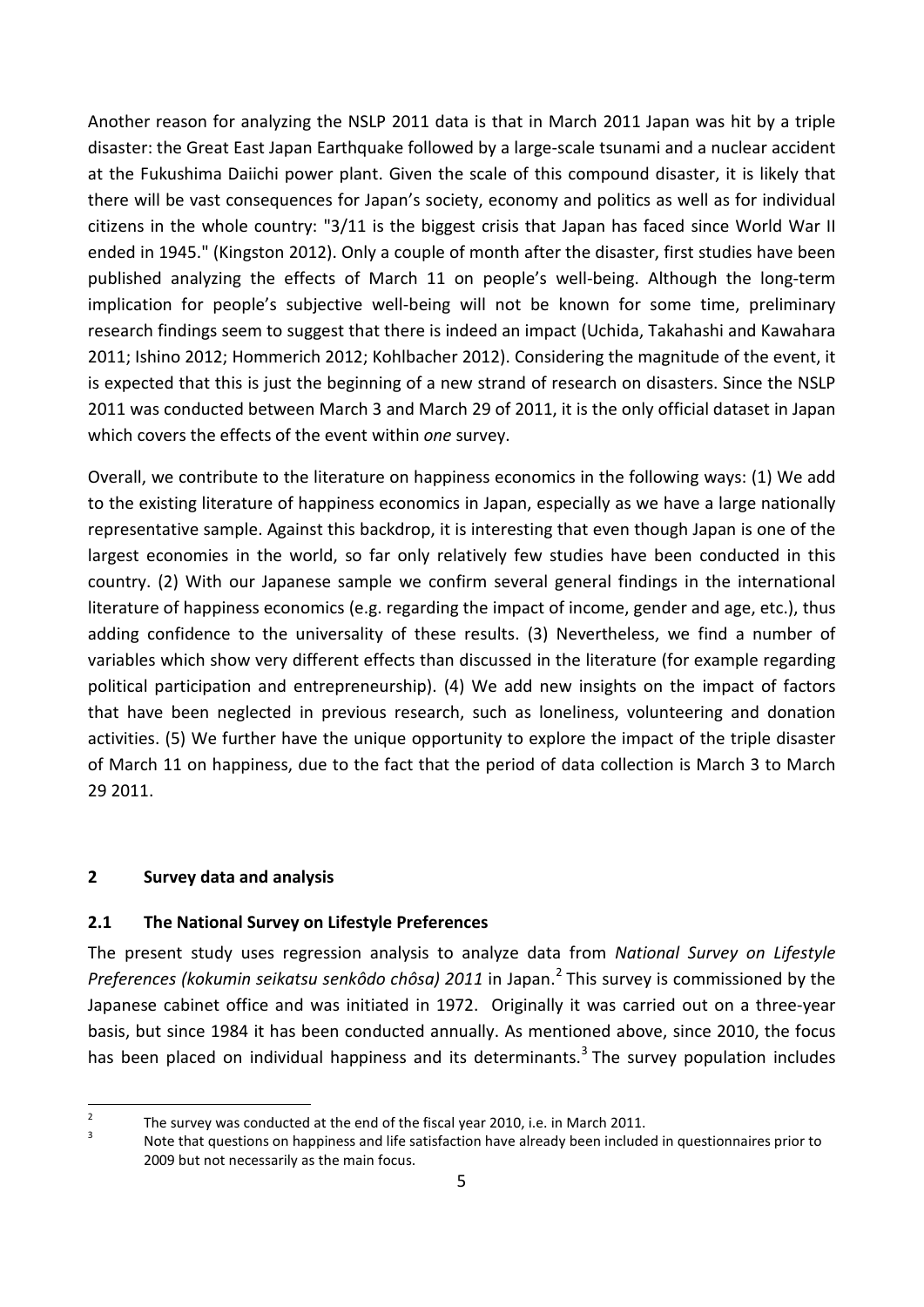men and women in Japan between 15 to 79 years of age and the sample is generated via a 2-stage randomized stratified procedure and includes 5000 individuals. Originally, the data collection of the 2011 survey was planned for the period between March 3 and 13 2011. The questionnaire is explained in person to the respondents in their homes. They are then left a few days to complete the survey, before the questionnaires are finally collected from them again. Due to the disaster of March 11, the collection process was significantly delayed and thus the last two questionnaires were collected on March 29. With a response rate of 71.6% there are 3578 completed questionnaires available for analysis. Of these, 719 (approx. 20%) were collected after the disaster (i.e. on March 12 or later).

## <span id="page-7-0"></span>**2.1.1 Data**

Since we are interested in the determinants and correlates of happiness, our dependent variable is the current happiness level of the respondent. The corresponding survey question asks: "How happy are you currently?".<sup>[4](#page-7-2)</sup> Answer options range from 0 to 10 on an 11 point scale. In line with the literature in happiness economics, and subjective well-being in general, we control for several standard variables like gender, income, house ownership, age, job, family relations (spouse, children), city size and prefectures. Apart from those basic variables, we further include in our analysis survey specific variables regarding the social life and environment of the respondents. The items included asking the respondents, (i) how many times a month they a engage in volunteering activities, (ii) whether they are the beneficiary of voluntary services, (iii) whether they make donations, (iv) whether they engage in community activities and (v) whether they are an active member of a neighbourhood or residence association (*chōnaikai* / *jichikai*). Another variable captures whether the respondent or someone in his/her family is currently unemployed. Further, we aggregate an overall loneliness index which is calculated as the average of four items (on a 1-5 scale) of loneliness in four different domains: family, region, workplace, and school.

Since the survey captures on which day the filled-in questionnaire was picked up, we construct a dummy variable taking a value of one for all days after 11 March 2011 and a value of zero in all other cases to control for differences before and after the triple disaster. As control variables we further include the degree of urbanization (size of the city) as well as the prefecture.

# <span id="page-7-1"></span>**2.1.2 Descriptive Statistics**

Table 1 shows the descriptive statistics of the variables.

<span id="page-7-2"></span>

 <sup>4</sup> In the Japanese original, the word *shiawase* is used for happiness.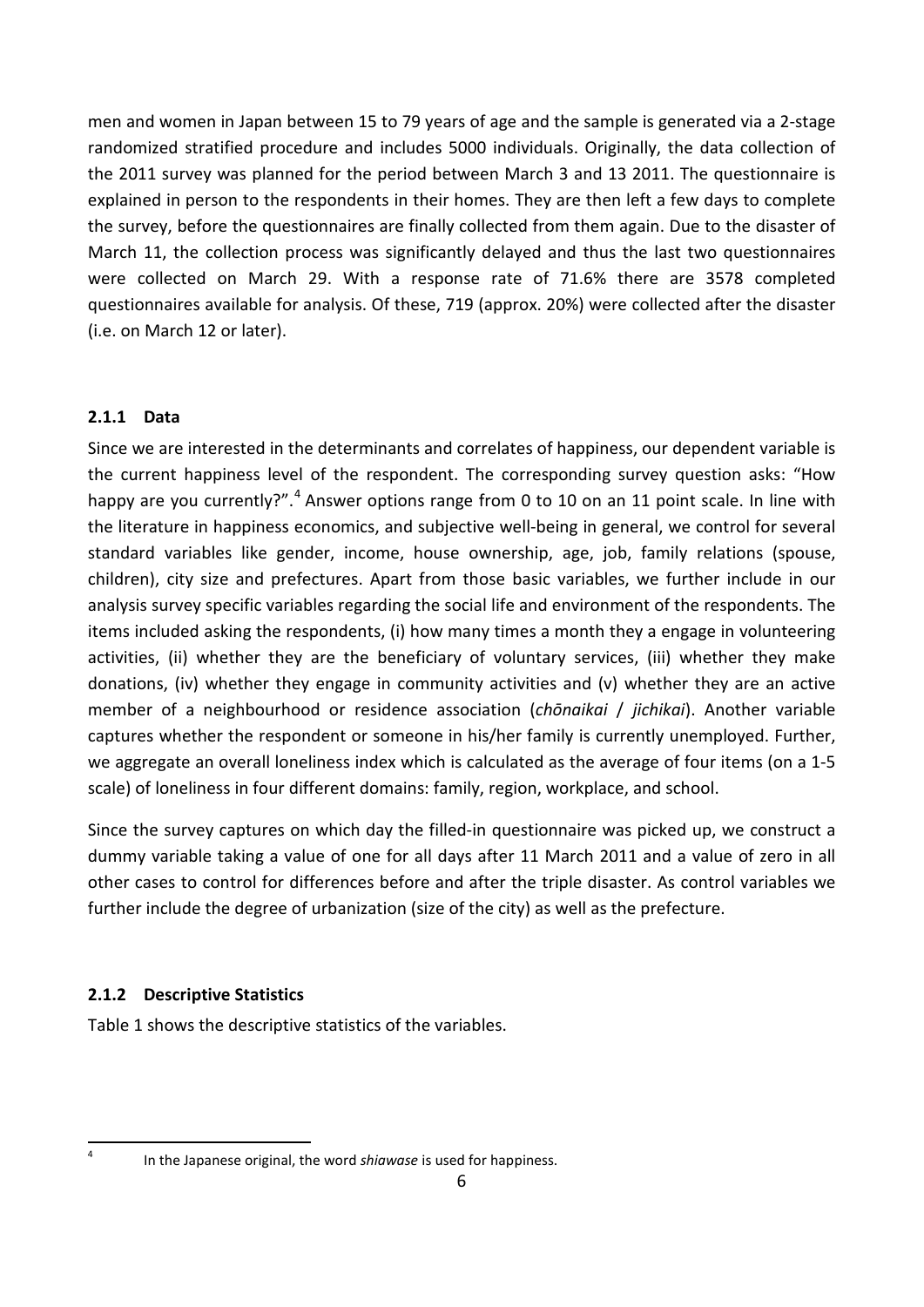|                          | <b>Total</b> | Pos   |             |            |             |           |             |                |
|--------------------------|--------------|-------|-------------|------------|-------------|-----------|-------------|----------------|
| <b>Variable</b>          | Obs          | Obs   | <b>Freq</b> | <b>HAP</b> | <b>Mean</b> | <b>SD</b> | Min         | <b>Max</b>     |
| <b>Happiness</b>         |              |       |             |            |             |           |             |                |
| Self-reported            |              |       |             |            |             |           |             |                |
| happiness level          | 3569         |       |             |            | 6.46        | 2.02      | $\pmb{0}$   | 10             |
| $\pmb{0}$                |              | 22    | 0.6%        |            |             |           |             |                |
| $\mathbf 1$              |              | 29    | 0.8%        |            |             |           |             |                |
| $\overline{2}$           |              | 62    | 1.7%        |            |             |           |             |                |
| 3                        |              | 185   | 5.2%        |            |             |           |             |                |
| 4                        |              | 195   | 5.5%        |            |             |           |             |                |
| 5                        |              | 739   | 20.7%       |            |             |           |             |                |
| 6                        |              | 427   | 12.0%       |            |             |           |             |                |
| $\overline{7}$           |              | 711   | 19.9%       |            |             |           |             |                |
| 8                        |              | 701   | 19.6%       |            |             |           |             |                |
| 9                        |              | 257   | 7.2%        |            |             |           |             |                |
| 10                       |              | 241   | 6.8%        |            |             |           |             |                |
| N/A                      | 9            |       |             |            |             |           |             |                |
| <b>Gender</b>            |              |       |             |            |             |           |             |                |
| Woman                    | 3578         | 1,834 | 51.3%       | 6.7        | 0.51        | 0.5       | $\mathbf 0$ | $\mathbf{1}$   |
| Man                      | 3578         | 1,744 | 48.7%       | 6.2        | 0.49        | 0.5       | $\mathbf 0$ | $\mathbf{1}$   |
| <b>Income and assets</b> |              |       |             |            |             |           |             |                |
| Very low income          | 3147         | 117   | 3.7%        | 5.22       | 0.04        | 0.19      | $\mathbf 0$ | $\mathbf 1$    |
| Low income               | 3147         | 905   | 28.8%       | 5.88       | 0.29        | 0.45      | $\mathbf 0$ | $\mathbf 1$    |
| Middle income            | 3147         | 940   | 29.9%       | 6.51       | 0.3         | 0.46      | 0           | $\mathbf{1}$   |
| High income              | 3147         | 954   | 30.3%       | 6.93       | 0.3         | 0.46      | $\mathbf 0$ | $\mathbf{1}$   |
| Very high income         | 3147         | 231   | 7.3%        | 7.45       | 0.07        | 0.26      | $\pmb{0}$   | $\mathbf{1}$   |
| N/A                      | 431          |       |             |            |             |           |             |                |
| Homeowner                | 3568         | 2,777 | 77.8%       | 6.54       | 0.78        | 0.42      | 0           | $\mathbf{1}$   |
| Non-homeowner            | 3568         | 791   | 22.2%       | 6.17       | 0.22        | 0.42      | $\mathbf 0$ | $\overline{2}$ |
| N/A                      | 10           |       |             |            |             |           |             |                |
| Age                      |              |       |             |            |             |           |             |                |
| Age 15 to 19 years       | 3578         | 200   | 5.6%        | 6.82       | 0.06        | 0.23      | 0           | $\mathbf{1}$   |
| Age 20 to 24 years       | 3578         | 201   | 5.6%        | 6.41       | 0.06        | 0.23      | 0           | $\mathbf{1}$   |
| Age 25 to 29 years       | 3578         | 186   | 5.2%        | 6.42       | 0.05        | 0.22      | 0           | $\mathbf{1}$   |
| Age 30 to 34 years       | 3578         | 261   | 7.3%        | 6.84       | 0.07        | 0.26      | 0           | $\mathbf{1}$   |
| Age 35 to 39 years       | 3578         | 337   | 9.4%        | 6.52       | 0.09        | 0.29      | 0           | $\mathbf{1}$   |
| Age 40 to 44 years       | 3578         | 294   | 8.2%        | 6.59       | 0.08        | 0.27      | 0           | $\mathbf{1}$   |
| Age 45 to 49 years       | 3578         | 289   | 8.1%        | 6.13       | 0.08        | 0.27      | 0           | $\mathbf{1}$   |
| Age 50 to 54 years       | 3578         | 306   | 8.6%        | 6.28       | 0.09        | 0.28      | 0           | $\mathbf{1}$   |
| Age 55 to 59 years       | 3578         | 327   | 9.1%        | 6.53       | 0.09        | 0.29      | 0           | $\mathbf{1}$   |
| Age 60 to 64 years       | 3578         | 448   | 12.5%       | 6.36       | 0.13        | 0.33      | 0           | $\mathbf{1}$   |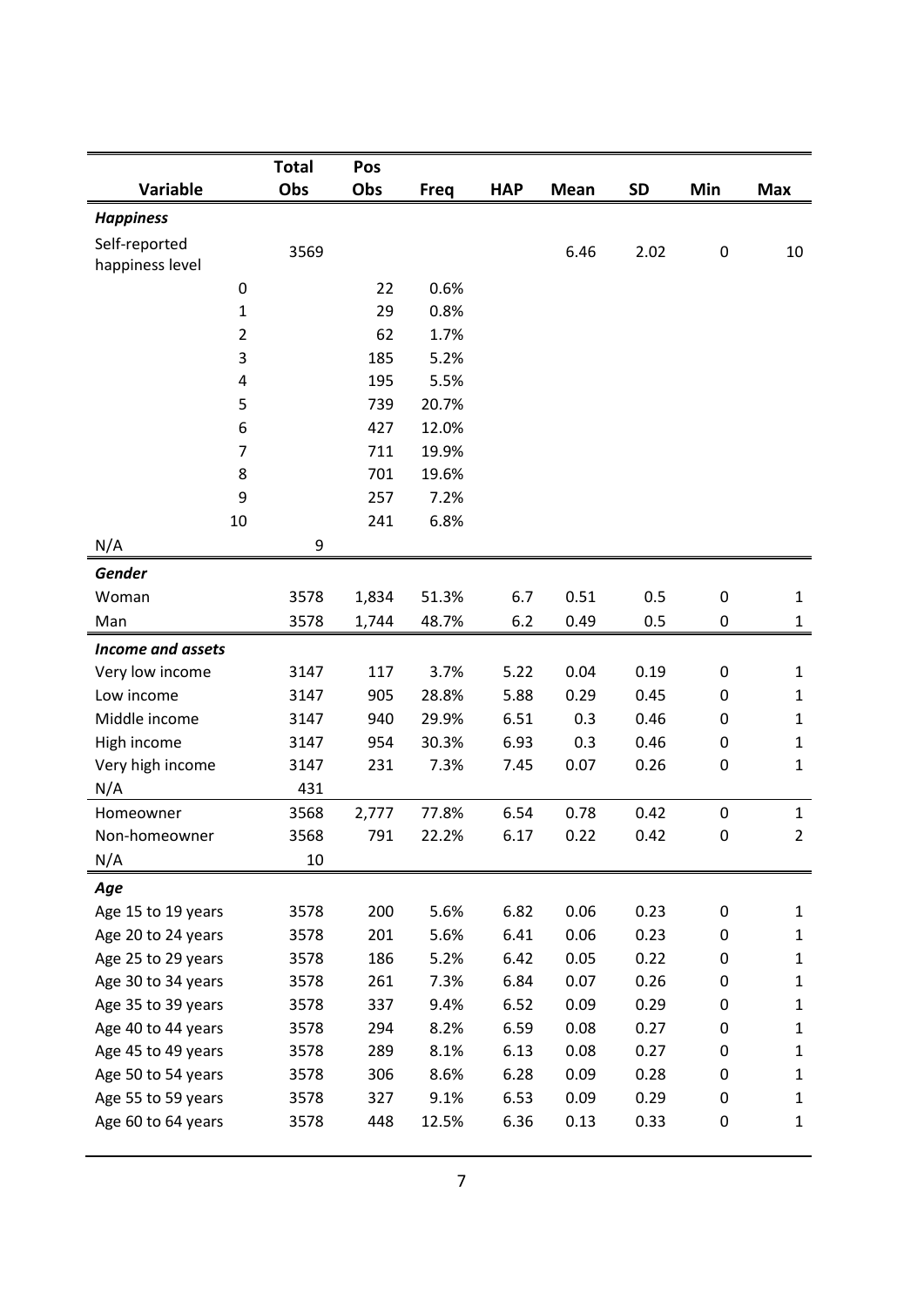|                                              | <b>Total</b> | Pos   |             |            |             |           |                  |              |
|----------------------------------------------|--------------|-------|-------------|------------|-------------|-----------|------------------|--------------|
| Variable                                     | Obs          | Obs   | <b>Freq</b> | <b>HAP</b> | <b>Mean</b> | <b>SD</b> | Min              | <b>Max</b>   |
| Age 65 to 70 years                           | 3578         | 310   | 8.7%        | 6.35       | 0.09        | 0.28      | $\mathbf 0$      | $\mathbf{1}$ |
| Age 70 to 74 years                           | 3578         | 257   | 7.2%        | 6.4        | 0.07        | 0.26      | $\mathbf 0$      | $\mathbf{1}$ |
| Age 75 to 80 years                           | 3578         | 162   | 4.5%        | 6.54       | 0.05        | 0.21      | $\pmb{0}$        | $\mathbf{1}$ |
| Job                                          |              |       |             |            |             |           |                  |              |
| <b>Company Employee</b>                      | 3569         | 771   | 21.6%       | 6.37       | 0.22        | 0.42      | $\mathbf 0$      | $\mathbf{1}$ |
| <b>Managing Position</b>                     | 3569         | 202   | 5.7%        | 6.89       | 0.06        | 0.23      | $\pmb{0}$        | $\mathbf{1}$ |
| Civil Servant                                | 3569         | 138   | 3.9%        | 7.11       | 0.04        | 0.19      | 0                | $\mathbf{1}$ |
| Directorial Boad<br>(company)                | 3569         | 81    | 2.3%        | 6.84       | 0.02        | 0.15      | $\pmb{0}$        | $\mathbf{1}$ |
| <b>Directorial Board</b><br>(organisation)   | 3569         | 53    | 1.5%        | 6.62       | 0.01        | 0.12      | 0                | $\mathbf{1}$ |
| Entrepreneur                                 | 3569         | 388   | 10.9%       | 6.17       | 0.11        | 0.31      | 0                | $\mathbf{1}$ |
| Temporary employee                           | 3569         | 604   | 16.9%       | 6.19       | 0.17        | 0.38      | 0                | $\mathbf{1}$ |
| Housewife                                    | 3569         | 489   | 13.7%       | 7.02       | 0.14        | 0.34      | 0                | $\mathbf{1}$ |
| Student                                      | 3569         | 274   | 7.7%        | 6.86       | 0.08        | 0.27      | 0                | $\mathbf 1$  |
| Without work                                 | 3569         | 569   | 15.9%       | 6.01       | 0.16        | 0.37      | $\pmb{0}$        | $\mathbf{1}$ |
| N/A                                          | 9            |       |             |            |             |           |                  |              |
| <b>Family</b>                                |              |       |             |            |             |           |                  |              |
| Co-habitation with<br>spouse                 | 3359         | 2,342 | 69.7%       | 6.7        | 0.7         | 0.46      | 0                | $\mathbf 1$  |
| Not co-habitating<br>with spouse             | 3359         | 1,017 | 30.3%       | 6.09       | 0.3         | 0.46      | 0                | $\mathbf 1$  |
| N/A                                          | 219          |       |             |            |             |           |                  |              |
| Child over 20                                | 3513         | 1633  | 46.5%       |            | 0.89        | 1.07      | $\pmb{0}$        | 3            |
| N/A                                          | 65           |       |             |            |             |           |                  |              |
| Child in high school<br>or student under 20  | 3503         | 324   | 9.2%        |            | 0.12        | 0.39      | $\pmb{0}$        | 3            |
| N/A                                          | 75           |       |             |            |             |           |                  |              |
| Child in elementary<br>school or junior high | 3495         | 573   | 16.4%       |            | 0.25        | 0.61      | $\boldsymbol{0}$ | 3            |
| N/A                                          | 83           |       |             |            |             |           |                  |              |
| Child under 6 years                          | 3518         | 407   | 11.6%       |            | 0.16        | 0.49      | 0                | 3            |
| N/A                                          | 60           |       |             |            |             |           |                  |              |
| <b>Social life</b>                           |              |       |             |            |             |           |                  |              |
| Vounteer activity<br>(times a month)         | 3578         | 597   | 16.7%       |            | 0.76        | 2.78      | 0                | 40           |
| Receiving volunteer<br>services              | 3578         | 443   | 12.4%       | 6.77       | 0.12        | 0.33      | 0                | $\mathbf{1}$ |
| Donation to<br>volunteer activities          | 3578         | 583   | 16.3%       | 6.74       | 0.16        | 0.37      | 0                | $\mathbf{1}$ |
| Regional activities                          | 3553         | 555   | 15.6%       | 6.83       | 0.16        | 0.36      | 0                | $\mathbf{1}$ |
| Political participation                      | 3569         | 1097  | 30.7%       | 6.67       | 0.31        | 0.46      | 0                | $\mathbf{1}$ |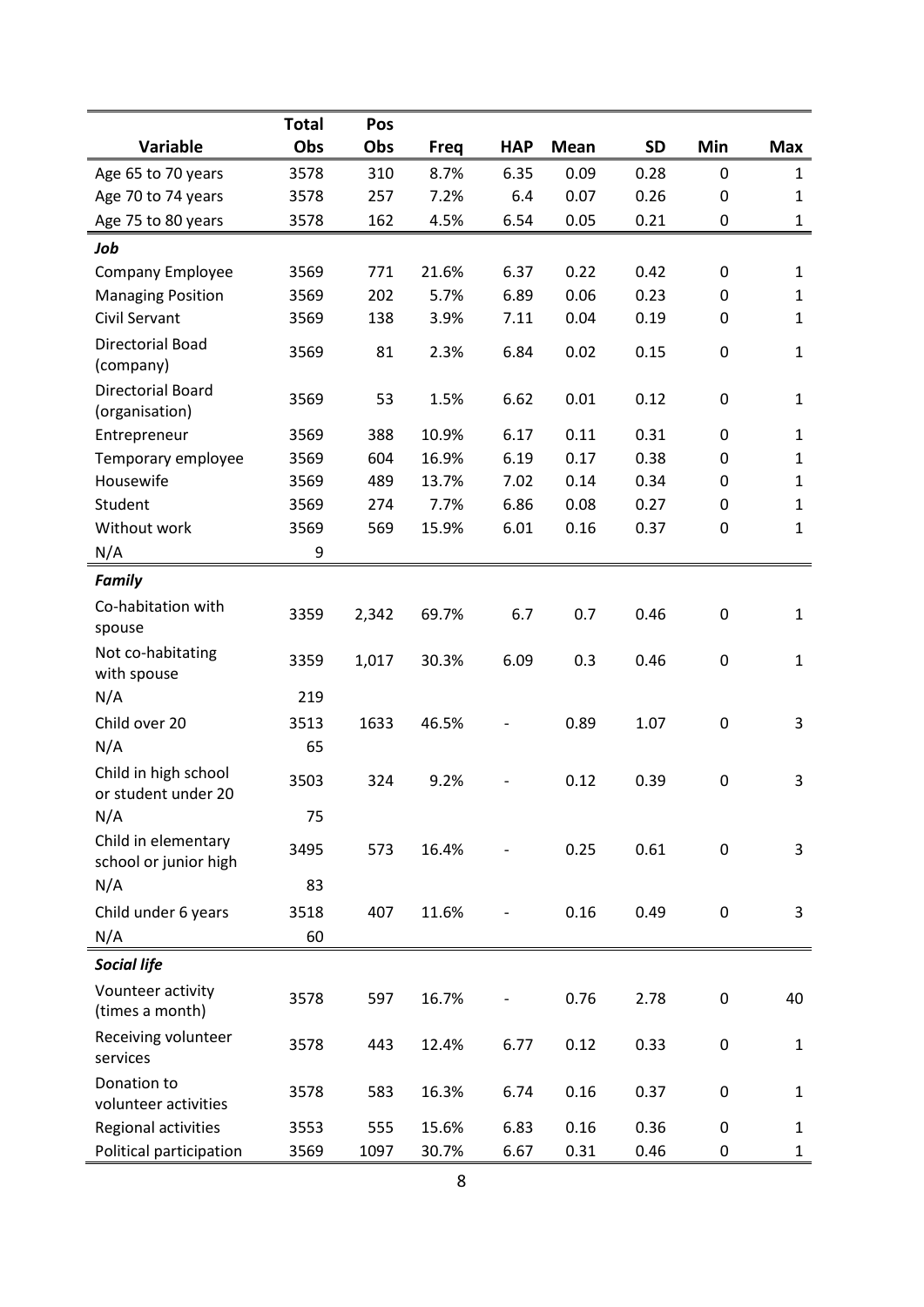|                         | <b>Total</b> | Pos   |             |            |             |           |              |              |
|-------------------------|--------------|-------|-------------|------------|-------------|-----------|--------------|--------------|
| <b>Variable</b>         | Obs          | Obs   | <b>Freq</b> | <b>HAP</b> | <b>Mean</b> | <b>SD</b> | Min          | <b>Max</b>   |
| Loneliness              | 3499         | 2912  | 83.2%       |            | 1.14        | 0.86      | 0            | 4            |
| Unemployed in<br>family | 3578         | 172   | 4.8%        | 5.22       | 0.05        | 0.21      | 0            | 1            |
| <b>Disaster</b>         |              |       |             |            |             |           |              |              |
| After March 11          | 3578         | 719   | 20.1%       | 6.37       | 0.2         | 0.4       | 0            | 1            |
| Before March 11         | 3578         | 2,859 | 79.9%       | 6.48       | 0.8         | 0.4       | 0            | 1            |
| <b>Urbanization</b>     |              |       |             |            |             |           |              |              |
| Very big city           | 3578         | 926   | 25.9%       | 6.49       | 0.26        | 0.44      | $\mathbf{0}$ | 1            |
| Big city                | 3578         | 1,515 | 42.3%       | 6.48       | 0.42        | 0.49      | $\mathbf{0}$ | $\mathbf{1}$ |
| Small city              | 3578         | 802   | 22.4%       | 6.44       | 0.22        | 0.42      | 0            | 1            |
| Town or village         | 3578         | 335   | 9.4%        | 6.31       | 0.09        | 0.29      | 0            | 1            |

**Table 1: Descriptive statistics for all variables (excluding variables controlling for prefectures)** NB: *Pos Obs:* number of positively answered (all values greater than "0") observations; *Freq:* frequency of those positively answered observations compared to the number of total observations; *HAP:* average happiness of positively answered observations (only dummy variables)

#### <span id="page-10-0"></span>**2.2 Statistical Analysis**

We use a multivariate regression model with happiness as the dependent variable to analyse our data.

#### <span id="page-10-1"></span>**2.2.1 Analytical Strategy**

In our model we assume that the happiness value (HAP) reported by the respondents (*i*) can be interpreted as a reporting function *r* of their *true* (that is their actually perceived) happiness *h*.

$$
(1) \t\t HAPi = r(h)
$$

For the purposes of our analysis here we accept the self-assessments that subjects make. We only consider the relative differences in the happiness levels as important. The actual content, that is the subjective *meaning* of happiness, is not relevant to our analysis. We further assume that true happiness is determined by a range of socio-demographic (*d*), economic (*e*), social (*s*) and environmental (*v*) variables.

(2)  $h = f(d, e, s, v)$ 

Following from (1) and (2), this also holds true for the reported happiness values:

(3) 
$$
HAP_i = r(f(d, e, s, v))
$$

Although we are aware that our analysis cannot capture all influencing factors, we nevertheless assume that the variables of interest described above cover the most relevant determinants. Hence our empirical model can be specified as follows: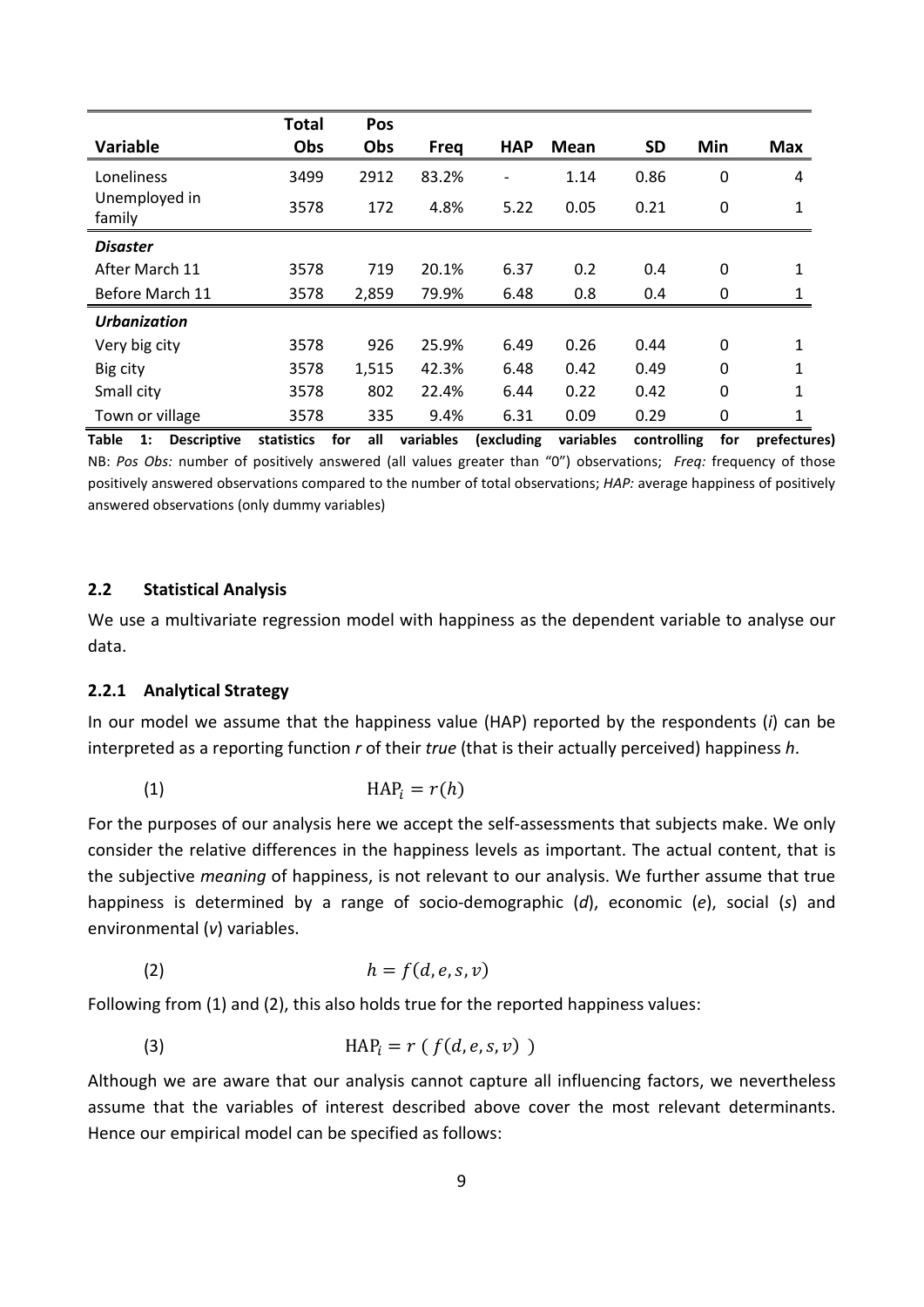(4)  $\text{HAP}_i = \alpha + \sum_j \beta_j E_{j,i} + \sum_k \gamma_k S_{k,i} + \sum_l \delta_l D_{l,i} + \sum_m \vartheta_m V_{m,i} + \varepsilon_i$ 

where *i* refers to the individual respondents and *j*, *k*, *l* and *m* refer, respectively, to the number of economic (*E*), social (*S*), socio-demographic (*D*) and environmental (*V*) variables. The impact of those factors is indicated by the respective coefficients  $\beta_i$ ,  $\gamma_k$ ,  $\delta_i$  and  $\vartheta_m$ . Finally, an intercept ( $\alpha$ ) and an error term ( $\varepsilon$ ) are added.

Although the response variable (happiness) is measured on an ordinal scale (0-10), we assume cardinality as Ferrer-i-Carbonell and Frijters (2004) have shown that linear models can be applied to ordinal scales without any significant differences in the results. In this paper, we report only the results from our ordinary least squares (OLS) analysis, as they are easier to interpret. Reanalyzing the data using ordered probit regressions led to consistent results which lends confidence to the overall robustness of our findings.<sup>[5](#page-11-1)</sup>

## <span id="page-11-0"></span>**2.2.2 Regression Results**

Table 2 shows the regression results for the model specified above. We ran the regression not only for the whole sample (model 1), but also separately for women (2) and men (3) and for persons under (4) and above (5) the age of [6](#page-11-2)0 years to account for differences in gender and age.<sup>6</sup> The base model (1) yields an adjusted  $R^2$  of 0.26, which can be considered as a relatively good model fit, especially in comparison with other studies in happiness economics.

Looking at the regression results, women are about 0.45 points happier than men (on a scale from 0-10), even when controlling for an array of other variables.<sup>[7](#page-11-3)</sup> Similarly, income is correlated with happiness. Compared to people in the *middle* income class, respondents in the *middle high* and *very high* income class are, respectively, 0.33 and 0.80 points happier. Likewise, respondents in the *middle low* and *very low* income class are 0.36 and 0.53 points less happy. It is interesting to note, that the coefficients in the higher income classes are larger for men, whereas they are larger for women in the lower income classes. Further, in most cases the coefficients are larger and on a higher level statistically significant for people under the age of 60 years.

The regression analysis further shows that respondents living in a house or apartment they own are about 0.24 points happier than the reference group. Looking at the differences in gender and age, it is interesting to note that only women but not men, and only people over 60 years are

<span id="page-11-1"></span><sup>&</sup>lt;sup>5</sup> Other happiness studies have also used both regression types without finding any significant differences (e.g.

<span id="page-11-3"></span><span id="page-11-2"></span>

Rojas 2007, Ochsen and Welsch 2012, Metcalfe, Powdthavee and Dolan 2011).<br>Respondents who are exactly 60 years old are included in model 4.<br>If not further specified, the reported coefficients are *at least* statistically s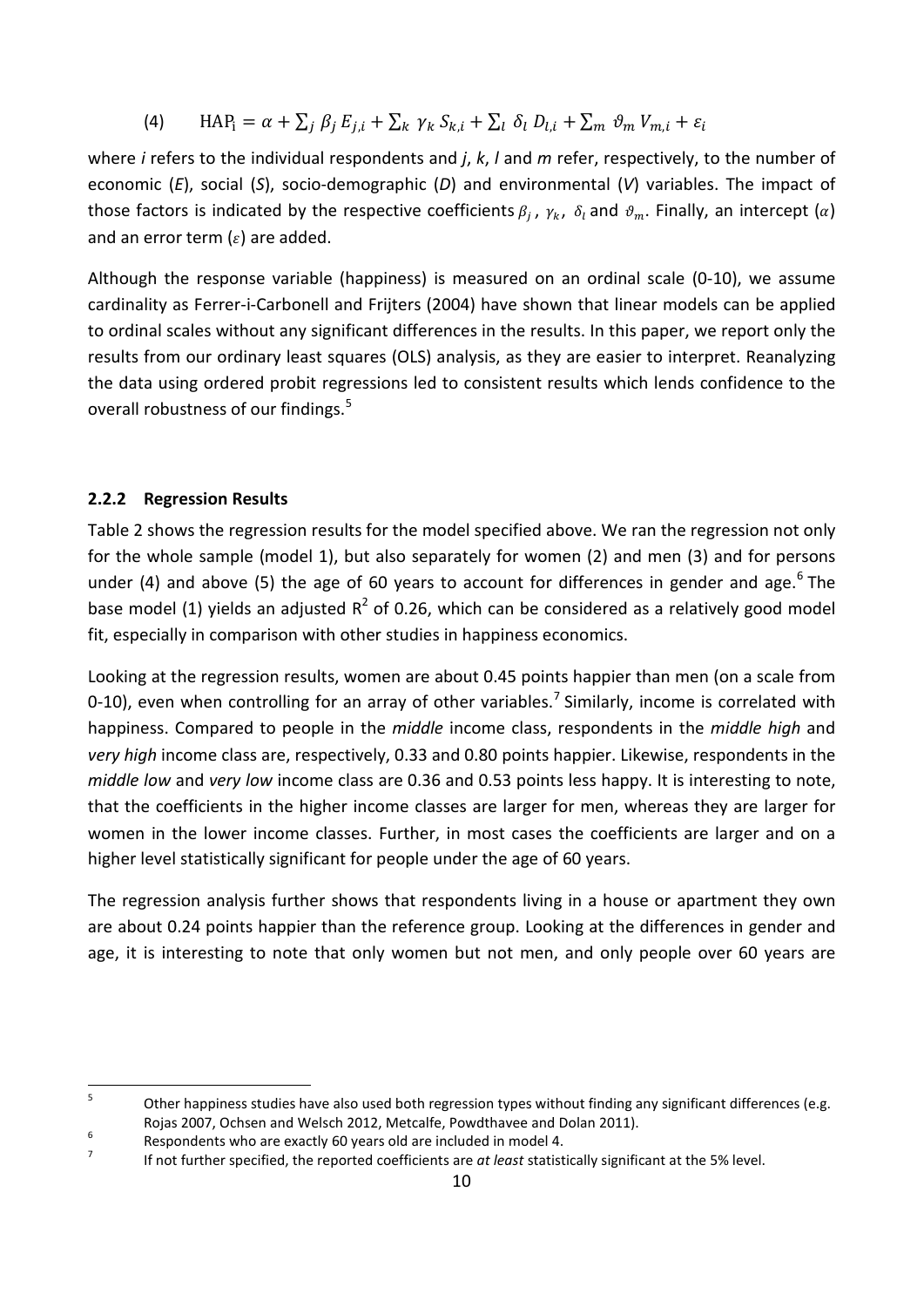|                         | All             | Women       | Men         | Under<br>60y | Over 60y    |
|-------------------------|-----------------|-------------|-------------|--------------|-------------|
|                         | (1)             | (2)         | (3)         | (4)          | (5)         |
| <b>VARIABLES</b>        | happiness       | happiness   | happiness   | happiness    | happiness   |
|                         |                 |             |             |              |             |
| Very low income         | $-0.534**$      | $-0.857**$  | 0.084       | $-0.705*$    | $-0.558+$   |
| Low income              | $-0.362***$     | $-0.443***$ | $-0.262+$   | $-0.307**$   | $-0.448**$  |
| Middle income           | reference group |             |             |              |             |
| High income             | $0.328***$      | $0.256*$    | $0.412***$  | 0.470***     | $-0.113$    |
| Very high income        | $0.803***$      | $0.713***$  | 0.856***    | $0.897***$   | $0.646*$    |
| Woman                   | $0.452***$      |             |             | 0.535***     | $0.308*$    |
| Co-habitation w.        |                 |             |             |              |             |
| spouse                  | $0.590***$      | $0.466***$  | 0.656***    | $0.643***$   | 0.269       |
| Age 15 to 19 years      | 0.548           | 0.087       | $0.849+$    | $0.585+$     |             |
| Age 20 to 24 years      | $0.401 +$       | $-0.166$    | 0.966**     | $0.407 +$    |             |
| Age 25 to 29 years      | $0.723***$      | $0.510+$    | $0.895**$   | 0.689***     |             |
| Age 30 to 34 years      | 0.664***        | 0.377       | 0.865***    | $0.625***$   |             |
| Age 35 to 39 years      | $0.269 +$       | $-0.183$    | $0.607**$   | 0.246        |             |
| Age 40 to 44 years      | $0.630***$      | 0.303       | 0.855***    | $0.607***$   |             |
| Age 45 to 49 years      | reference group |             |             |              |             |
| Age 50 to 54 years      | $0.322*$        | 0.177       | 0.345       | $0.355*$     |             |
| Age 55 to 59 years      | $0.464**$       | 0.249       | $0.653**$   | $0.520**$    |             |
| Age 60 to 64 years      | $0.400*$        | 0.090       | 0.687**     | $0.650**$    | $-0.365*$   |
| Age 65 to 70 years      | $0.363+$        | $-0.112$    | 0.913***    |              | $-0.306+$   |
| Age 70 to 74 years      | $0.670**$       | $-0.150$    | 1.395***    |              | reference   |
| Age 75 to 80 years      | $0.472*$        | 0.119       | $0.853*$    |              | $-0.246$    |
| Homeowner               | $0.243**$       | $0.428***$  | 0.086       | 0.132        | $0.798***$  |
| Company employee        | reference group |             |             |              |             |
| Managing position       | 0.182           | 0.083       | 0.227       | 0.209        | $-0.285$    |
| Civil servant           | $0.301 +$       | 0.421       | 0.285       | 0.292        | $-0.475$    |
| Directorial board       | 0.004           | $-0.136$    | 0.042       | 0.103        | $-0.283$    |
| (company)               |                 |             |             |              |             |
| Working in a non-       |                 |             |             |              |             |
| private organization    | 0.091           | 0.288       | $-0.104$    | $-0.121$     | 1.223       |
| (incl. directorial      |                 |             |             |              |             |
| board).<br>Entrepreneur | $-0.368**$      | $-0.150$    | $-0.516**$  | $-0.391*$    | $-0.624*$   |
| Temporary employee      | $-0.340**$      | $-0.315*$   | $-0.433*$   | $-0.362**$   | $-0.553+$   |
| Housewife               | 0.068           | 0.154       | 0.019       | 0.129        | $-0.334$    |
| Student                 | $0.524+$        | 0.268       | 0.637       | $0.521 +$    |             |
| Without work            | $-0.071$        | 0.050       | $-0.238$    | $-0.016$     | $-0.411$    |
| Volunteering activity   |                 |             |             |              |             |
| (times a month)         | $0.034**$       | $0.054**$   | 0.010       | $0.056***$   | 0.017       |
| Receiving volunteer     |                 |             |             |              |             |
| services                | 0.145           | 0.222       | 0.094       | 0.147        | 0.102       |
| Donation to volunteer   |                 |             |             |              |             |
| activities              | $0.183*$        | $0.233 +$   | 0.176       | 0.127        | $0.261 +$   |
| Regional activities     | $-0.020$        | $-0.054$    | $-0.002$    | $-0.053$     | 0.047       |
| Political participation | $-0.039$        | $-0.250*$   | 0.137       | $-0.133$     | 0.114       |
| Loneliness              | $-0.788***$     | $-0.867***$ | $-0.718***$ | $-0.813***$  | $-0.686***$ |
| Unemployment in         |                 |             |             |              |             |
| family                  | $-0.673***$     | $-0.646**$  | $-0.678**$  | $-0.701***$  | $-0.358$    |
| Child over 20 years     | $-0.072$        | $-0.077$    | $-0.104$    | $-0.122+$    | $-0.033$    |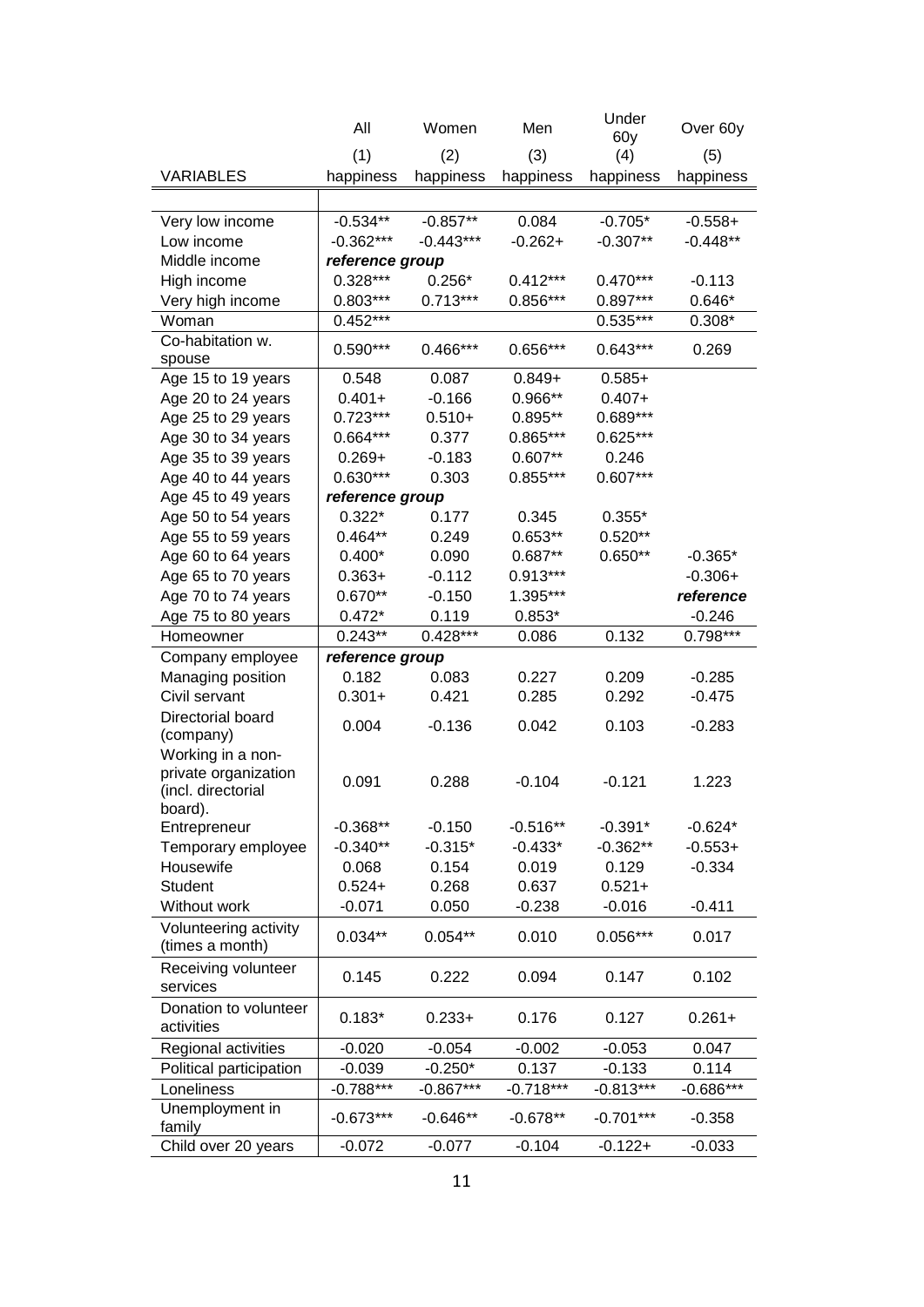| VARIABLES                                            | All             | Women     | Men       | Under<br>60y | Over 60y |  |
|------------------------------------------------------|-----------------|-----------|-----------|--------------|----------|--|
| Child in high school<br>or student under 20<br>years | $-0.081$        | $-0.272*$ | 0.103     | $-0.094$     | $-0.869$ |  |
| Child in elementary<br>school or junior high         | 0.035           | 0.041     | 0.085     | 0.030        | 0.111    |  |
| Child under 6 years                                  | $0.276***$      | $0.199 +$ | $0.315**$ | $0.263**$    | $-0.118$ |  |
| After March 11                                       | $-0.034$        | 0.032     | $-0.091$  | $-0.082$     | 0.059    |  |
| Very big city                                        | 0.002           | $0.333+$  | $-0.283$  | 0.020        | $-0.076$ |  |
| Big city                                             | 0.109           | $0.392*$  | $-0.133$  | 0.075        | 0.160    |  |
| <b>Small City</b>                                    | 0.005           | $0.338+$  | $-0.235$  | 0.015        | $-0.125$ |  |
| Town or villiage                                     | reference group |           |           |              |          |  |
| Controlled<br>for Prefectures                        | yes             | yes       | yes       | yes          | yes      |  |
|                                                      |                 |           |           |              |          |  |
| <b>Observations</b>                                  | 2,822           | 1,430     | 1,392     | 1,970        | 852      |  |
| Adj. R-squared                                       | 0.259           | 0.269     | 0.248     | 0.287        | 0.197    |  |
| F test model                                         | 12.058          | 6.977     | 6.205     | 10.223       | 3.641    |  |

\*\*\* p<0.001, \*\* p<0.01, \* p<0.05, + p<0.10

**Table 2: Results from OLS regression on happiness**

happier living in their own property, and these effects are substantial: women are 0.43 points and people over 60 years are about 0.[8](#page-13-0)0 points happier when living in their own property.<sup>8</sup>

The marginal age effects on happiness describe a skewed U-shape. Compared to the reference group of the 45 to 49 years old persons, all other age groups show positive happiness effects  $$ most of them are statistically significant. Noticeable exceptions here are the very young age groups of the 15 to 24 years olds as well as the age group of the 35 to 39 year old persons: Although they show a positive coefficient it does not turn out to be statistically significant.<sup>[9](#page-13-1)</sup>

Regarding the effects of cohabitation we find respondents living together with their spouse are 0.59 points happier.<sup>[10](#page-13-2)</sup> A closer look at the separate models for men and women reveals that this positive correlation is stronger for men (0.65) than for women (0.46) and not significant in the age groups above 60 years.

Although respondents in different employment relations show different average happiness levels in the descriptive statistics of Table 1, the regression analysis reveals that, in most cases, those differences cannot be explained by the status of the employment relationship. Only entrepreneurs

<span id="page-13-1"></span><span id="page-13-0"></span><sup>8</sup> Note that men over 60 years are significantly happier when living in their own property (0.88).<br>In the separate regression models for men and women we find that the age group coefficients are only

<span id="page-13-2"></span>significant in the case of men, for women there is no significant age effect.<br><sup>10</sup> The survey used for this analysis has the disadvantage of not including a separate question regarding the marital status. Instead, the respondents are asked whether they are living together with other persons, and here they can report to be living together with their spouse.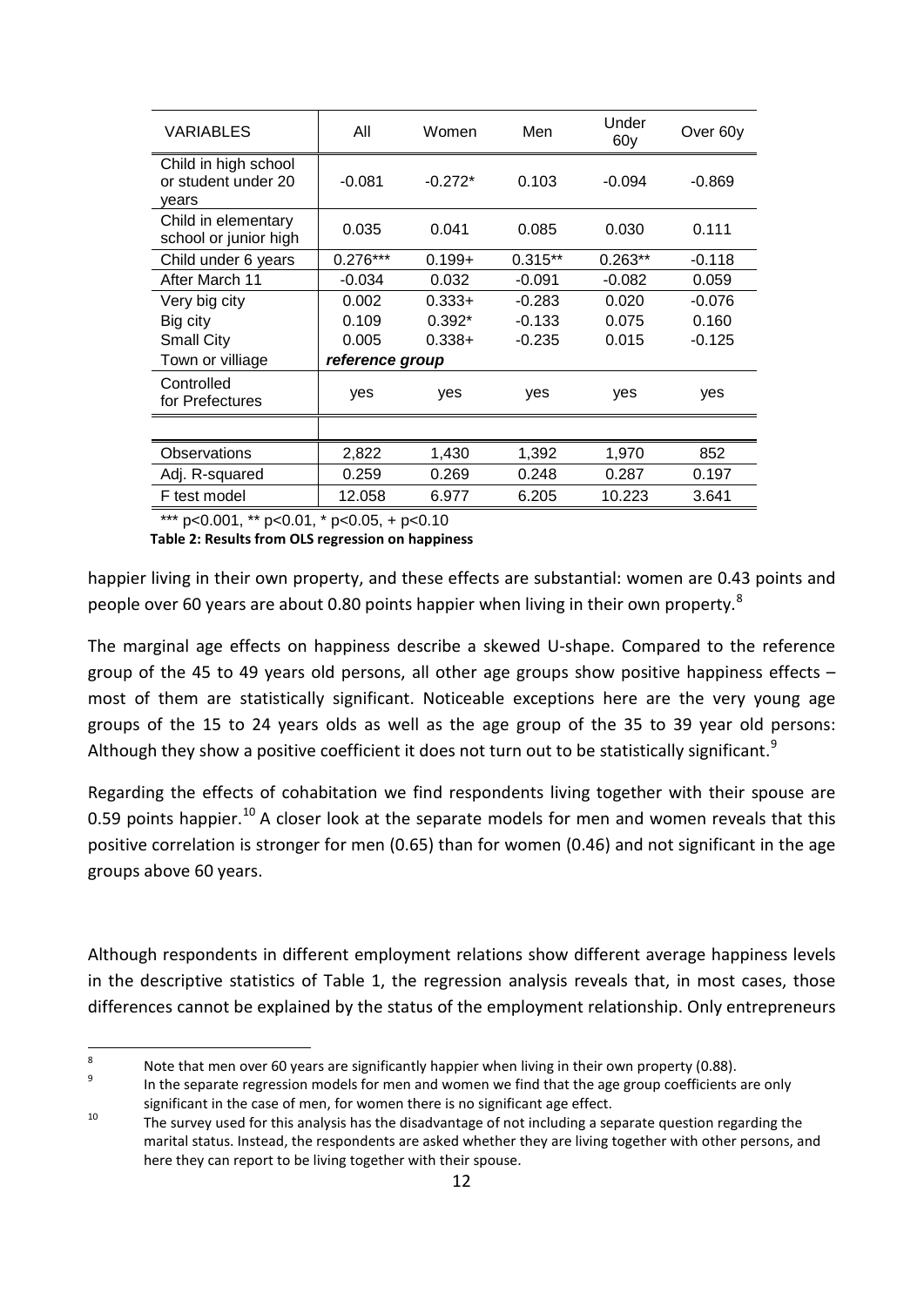and temporary workers<sup>[11](#page-14-0)</sup> show significant negative effects on happiness. The former are -0.36 and the latter -0.34 less happy than the reference group of regular company employees. Looking at the separate regression models, the coefficients are larger for men (-0.52/-0.43) and persons over 60 years (-0.62/-0.55). Apart from that, civil servants and students are 0.30 and 0.52 points happier than company employees, but only at a statistical significance level of 10%. Further, we find an interesting difference between the descriptive statistics and the multivariate regression analysis: in the descriptive statistics, the happiness of people without work is lower than average, but in the regression analysis being without work does not show a negative effect on happiness.

Participating in volunteer activities one time a month positively affects the happiness level by 0.03 points.<sup>[12](#page-14-1)</sup> Being the beneficent of voluntary services shows no statistical significance, while donation behaviour is positively correlated with a rise in the happiness level by 0.18 points. Further, both participation in volunteer activities and donation behaviour have larger coefficients for women (0.05 and 0.23) and their coefficient is not significant for men. When looking at the two different age groups we see that donation behaviour has a larger coefficient for people over the age of 60 years (0.26), whereas volunteer activities show a larger coefficient for people under the age of 60 years (0.05). Apart from volunteer activities, the respondents are also asked whether they participate in regional activities –like nursing or helping with town festivals– but the coefficients here are not only close to zero, they also turn out to be not significant. Similarly, political participation in neighbourhood or residence associations (*chōnaikai* / *jichikai*) only has a small coefficient of 0.04 points which shows no statistical significance in the total sample. Interestingly, participation in neighbourhood or residence associations affects women negatively by -0.25 points.

The effects of loneliness on happiness are much more clear-cut. A one point increase on the aggregated loneliness index (scale: 1=not lonely to 5=very lonely) is correlated with a -0.79 point drop in the happiness level. This effect is not only substantial in size, but also statistically significant at the 0.1% level in all models considered. The impact of loneliness is further slightly higher for women (-0.87) and slightly lower for people over the age of 60 years (-0.69). Similarly, the effect of having an unemployed person in one's family is also highly negatively correlated with the happiness level. Respondents with an unemployed person in their family are -0.67 points less happy. The effects are slightly larger for men (-0.67) than for women (-0.64) and for people under the age of 60 years (-0.70), whereas they are almost not significant for people over the age of 60 years (-0.36).

<span id="page-14-0"></span> <sup>11</sup> Here temporary workers include *temporary agency workers*, *freeters* (people in low skill and low paid jobs) and *arubaitos* (people doing side jobs).<br><sup>12</sup> Accordingly, people should be about 0.1 points happier by participating in volunteer activities three times a

<span id="page-14-1"></span>month.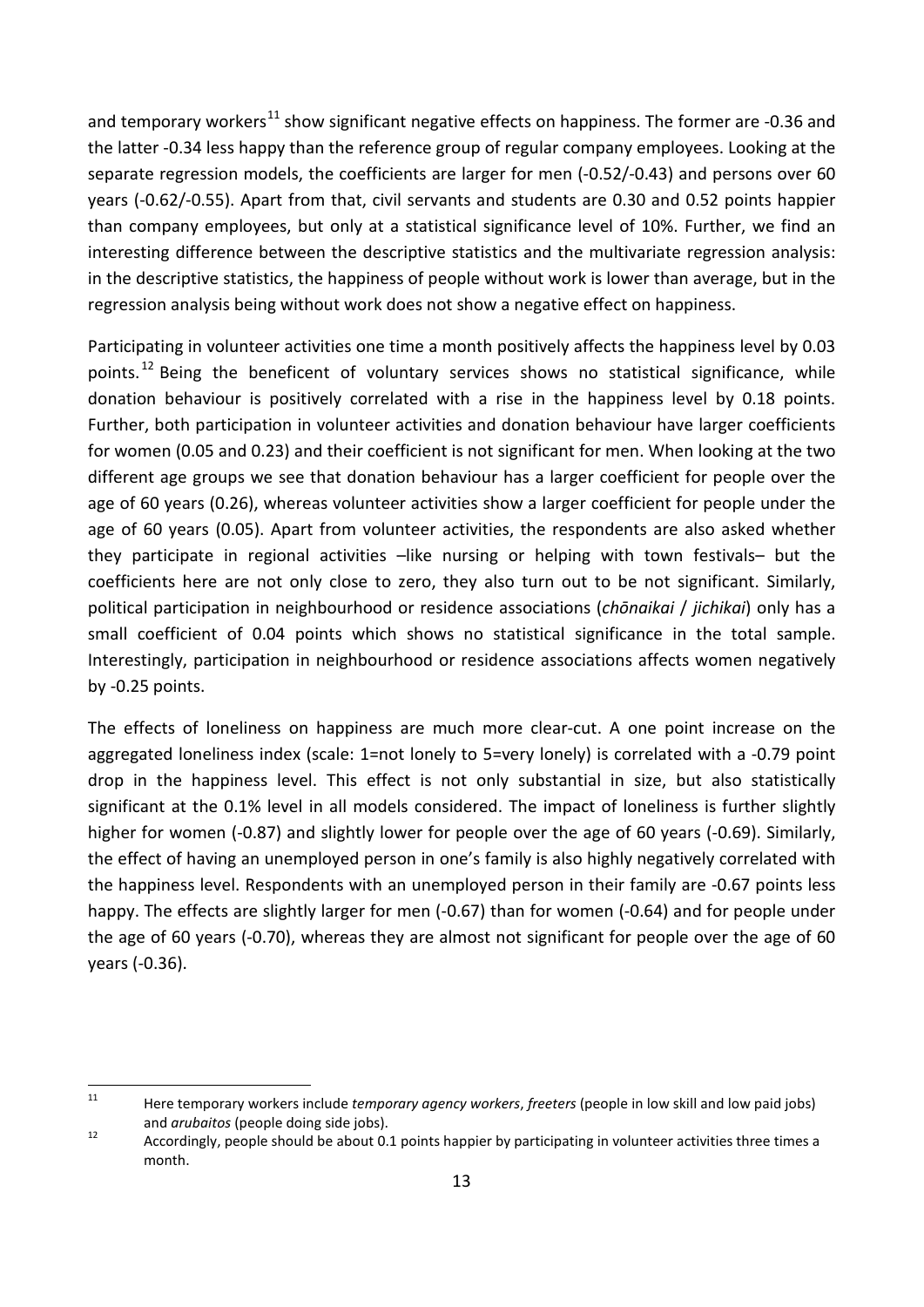In contrast to the effects of loneliness and unemployment, the effects of children are rather ambiguous. Only children under the age of six years show a clearly positive correlation with happiness. The happiness of respondents stating to a have one or more children under the age of six years increases about 0.28 points *with each child* (under the age of six). Interestingly, the coefficient is larger for men (0.32) and for people under the age of 60 years (0.26) than for women  $(0.20)$ <sup>[13](#page-15-3)</sup> and people over the age of 60 years (-0.12). In the latter case the coefficient turns out to be negative, but it is not statistically significant. Apart from that, children between 16 and 19 years have a negative impact on the happiness levels of women (-0.27) and children over the age of 20 years have a slightly negative effect on people under the age of 60 years (-0.12), but this latter result is only statistically significant at the 10% level.

Although people living in towns and villages (as compared to cities) as well as respondents who returned the questionnaire after March 11 show slightly lower happiness levels in the descriptive statistics, the regression analysis shows that those correlations only have a very small coefficient and are not statistically significant. A closer look reveals that the effect of the degree of urbanization is dependent on gender: women living in cities (of all sizes) turn out to be about 0.3 points happier than the control group of women living in towns or villages.<sup>[14](#page-15-4)</sup>

#### <span id="page-15-0"></span>**3. Discussion**

#### <span id="page-15-1"></span>**3.1 Income**

Based on the results presented above, it generally can be said that money seems to buy happiness in Japan. This result is in line with the bulk of the international literature in happiness economics (see Clark, Fritjers and Schield 2008 for an overview). With the exception of Inoguchi (2009) and Oshio (2010) similar results are reported in most of the Japan-related literature (Kusago 2007; Ohtake 2004, 2012; Oshio and Kobayashi 2011; Kume 2011; Morikawa 2010; Asano and Kenjô 2011; Kume 2009; Shiraishi and Shiraishi 2007; Ueda 2010). Our results thus confirm the positive relationship between happiness and income for the Japanese context and add further evidence to the universality of this finding in the international literature.

#### <span id="page-15-2"></span>**3.2 Gender**

Our regression results allow the conclusion that, all things held constant, women are in general happier than men. In the international literature –with the exception of Eastern Europe (see Hayo and Seifert 2003)– women are found to be happier, too (e.g. Blanchflower and Oswald 2004; Frey and Stutzer 2002; Praag and Ferrer-i-Carbonell 2008). However, in these studies the size of the gender effect is small or negligible. In contrast to this, most of the Japan-related studies find rather

<span id="page-15-4"></span>

<span id="page-15-3"></span><sup>13</sup> In the case of women the coefficient of 0.20 is only significant at the 10% level.<br>
14 The statistical significance lies between 5% and 10% depending on the size of the town or village.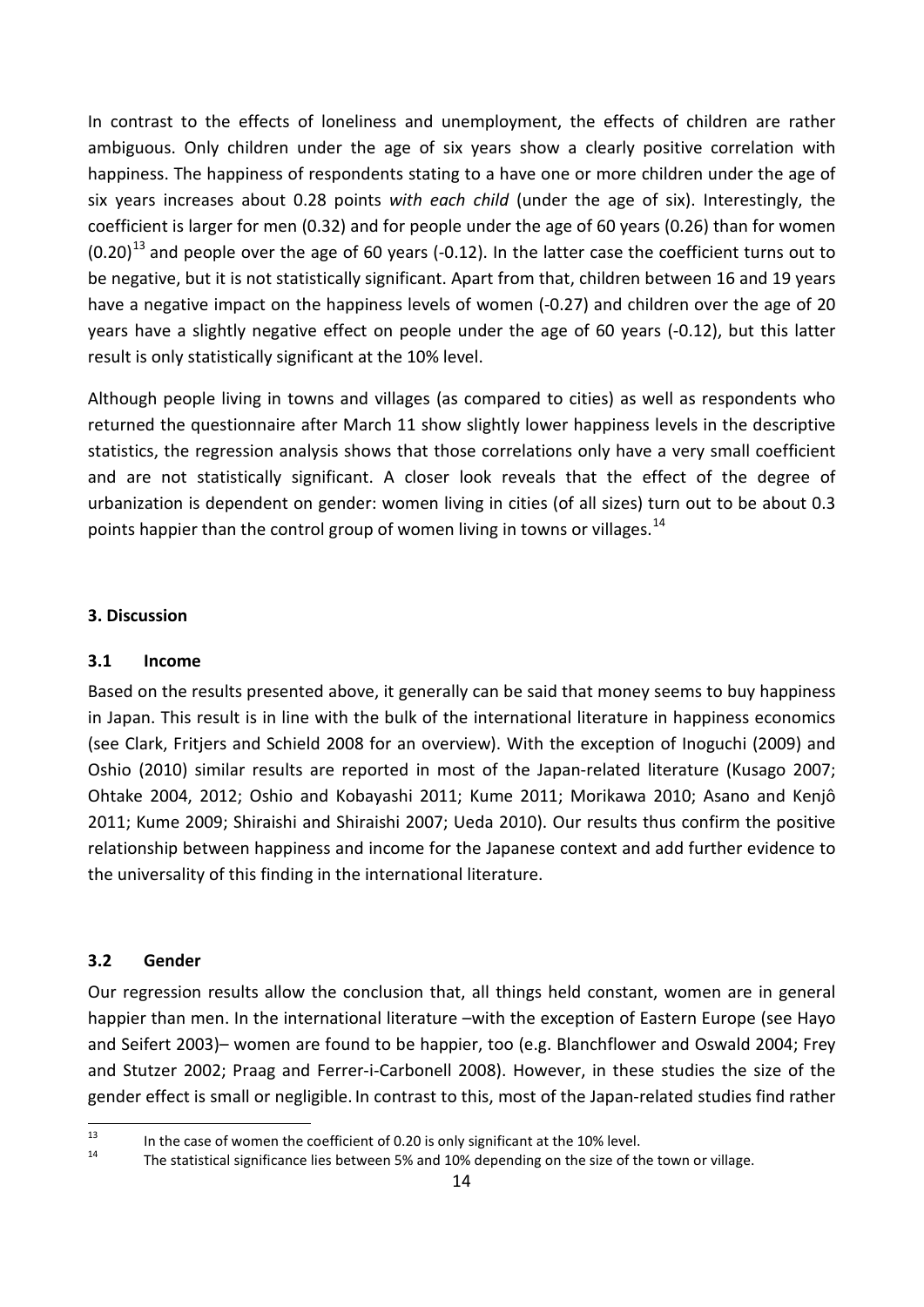big happiness gaps between men and women (Sano and Ohtake 2007; Kusago 2008; Urakawa and Matsuura 2007a; Tsuji 2011; Ohtake 2012, 2004).<sup>[15](#page-16-2)</sup> The coefficient of 0.45 reported in this study lends further evidence to both, the universal finding that women are happier than men and to the country specific result that the gender gap in happiness is rather big in Japan compared to other countries.

#### <span id="page-16-0"></span>**3.3 Co-habitation**

The results reported above indicate that people living together with their spouses are about 0.59 points happier than the control group. This result is in line with literature using cross-sectional analysis on the effects of marriage (see Frey 2008 for a review). Men seem to benefit –at least in terms of happiness points– a little bit more from living together with their partner than women. Further, the results indicate that the effects of marriage and co-habitation wear off with increasing age. If we assume that people of high age are, on average, married for a longer time than young people, then the results seem to be in line with the international literature on the long-term effects of marriage. For example, Lucas and Clark (2006) show that marriage does not entail lasting changes in life satisfaction. They further analyse both effects co-habitation and being married showing that the coefficient for co-habitation, although being statistically significant, is rather small compared to the coefficient of the legal marital status itself. Therefore, for the current study it can be assumed that the happiness effects observed in the regression analysis are rather due to marriage itself than to co-habitation. This explanation seems plausible in light of the findings of Schultz Lee and Ono (2012) which suggest that married people are happier than cohabiting persons.<sup>[16](#page-16-3)</sup> With the exception of Ueda (2010) the effects of marriage are confirmed in most of the Japan-related cross-sectional studies (Oshio and Kobayashi 2011; Oshio, Noazaki and Kobayashi 2011; Kusago 2007; Kume 2011; Kusago 2008; Tsuji 2011; Yamane, Yamane and Tsutsui 2008; Oshio and Kobayashi 2009, 2010).

#### <span id="page-16-1"></span>**3.4 Age**

The U-shaped age effect that we found can also be observed in the international literature (Frey and Stutzer 2002; Oswald 1997; Blanchflower and Oswald 2008). Easterlin (2006) however, refers to a number of psychological studies which show that, although the marginal age effect is still Ushaped, happiness over the lifespan –without keeping all other variables constant– describes an inverted U-shape (see also Myers 2000, Argyle 1999 and Diener et al. 1999). In a similar vein Blanchflower and Oswald (2008) conclude their own analysis with the observation that depending on the country, the U-shape holds also in the raw data or only when controlling for other variables

<span id="page-16-2"></span><sup>&</sup>lt;sup>15</sup> Deviating results are reported by Yamane et al. (2008) who, similar to the international literature, find only a small coefficient of the gender variable. Further, in Oshio (2011) the gender coefficient is not significant.<br><sup>16</sup> Note that this study did not include Japan.

<span id="page-16-3"></span>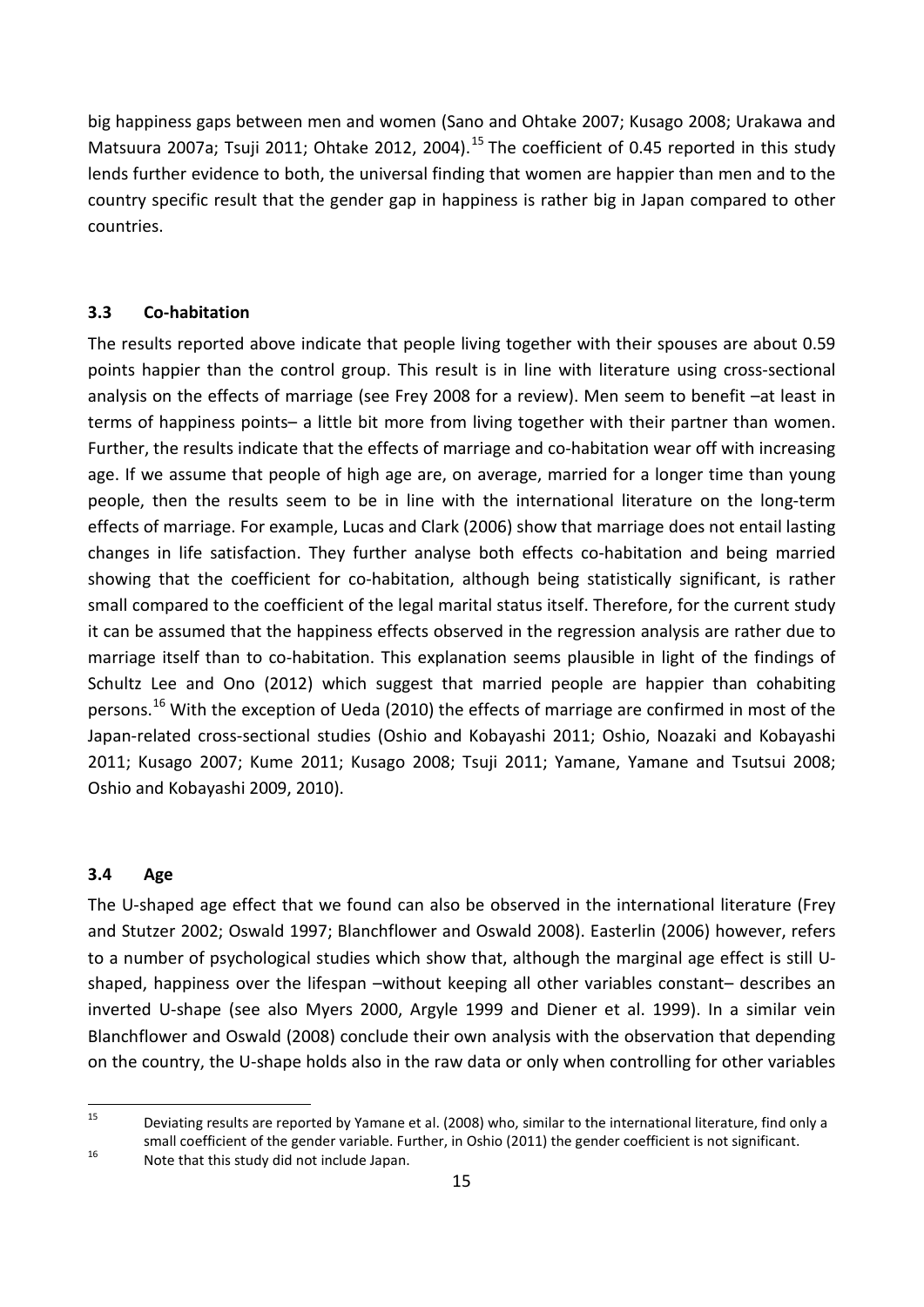in a multiple regression. Results on age effects in the Japan-related literature are not consistent. While some studies more or less confirm the U-shaped age effects (Oshio and Kobayashi 2011; Ohtake 2004, 2012; Kusago 2007; Tsuji 2011), others show different results such as downward sloping effects (Yamane, Yamane and Tsutsui 2008), inversed U-shapes (Tsutsui, Ohtake and Ikeda 2010) or no significant relationship at all (e.g. Inoguchi and Fuji 2009; Sano and Ohtake 2007). In our data from Japan, we can see a U-shaped trend in both the raw data –as seen in the descriptive statistics (Table 1)– and the multivariate happiness estimation. A very unique result of the current study is that the age effects can only be found among men, whereas the age groups dummies have almost no statistically significant coefficients for women. Finding the U-shaped age effects lends further support to the assumption of the universality of this effect across countries. The result of the difference between men and women however, deviates from the literature and calls for further research.

#### <span id="page-17-0"></span>**3.5 Children**

In the international literature, the effects of children on happiness and life satisfaction are inconclusive and depend on the country as well as on the measurement variable (see Dolan, Peasgood and White 2008 for a review). In the Japan-related literature most studies do not control for having children. In those studies, that include the number of children, no statistically significant correlation with happiness can be found (e.g. Kume 2011; Oshio and Kobayashi 2010). This changes when men and women are analysed separately. In that case, women turn out to become unhappier with a growing number of children, whereas men show no statistically significant changes (e.g. Urakawa and Matsuura 2007a, 2007b; Ueda and Kawahara 2013).<sup>[17](#page-17-2)</sup> Kume (2009) further controls for the age of the children and finds that children under the age of six are positively correlated with happiness (for the whole sample), whereas children between 7 and 22 years show a negative correlation with happiness, but only for women. Our findings are in line with these results. However, given the overall state of the research, further studies (or analyses) are needed.

#### <span id="page-17-1"></span>**3.6 Employment relationships**

Regarding different types of employment relations, the international literature focuses especially on two issues: unemployment and entrepreneurship. Unemployment shows a clearly negative correlation with happiness in international as well as Japan-related studies (Dolan, Peasgood and White 2008; Frey and Stutzer 2002; Ohtake 2012). Although the respondents are asked whether they or one of their family members are currently unemployed, our results are in line with existing

<span id="page-17-2"></span><sup>&</sup>lt;sup>17</sup> For marital happiness, however, Lee Schultz and Ono (2008) find that children have a negative effect for both men and women.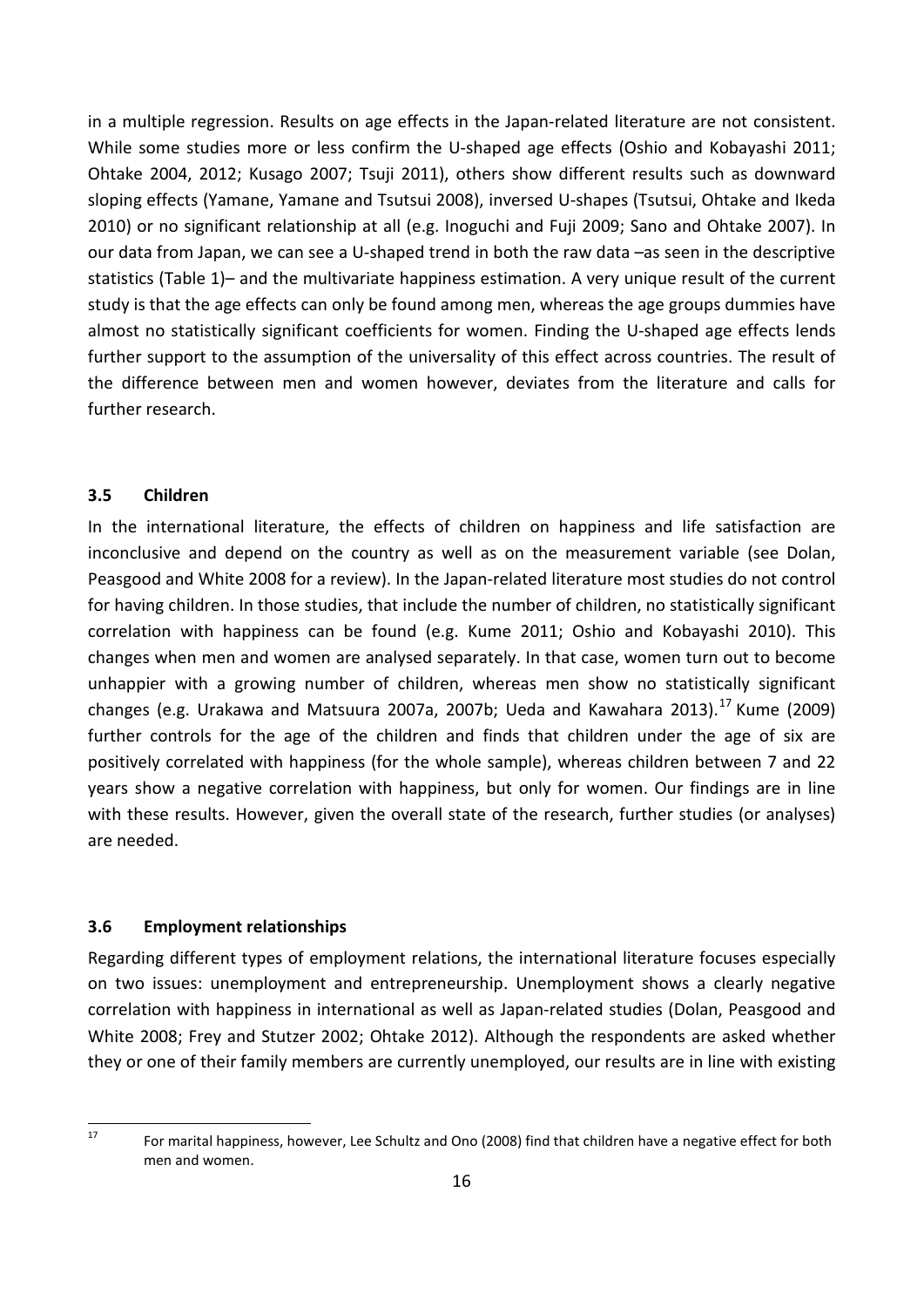research: Respondents who are unemployed or who have a family member which is unemployed are much less happy than the control group.

Previous research is inconclusive about the relationship between happiness and the type of work (see Dolan, Peasgood and White 2008). Regarding entrepreneurship for example, some studies have found a positive correlation with life and job satisfaction (Frey 2008; Benz and Frey 2008; Blanchflower and Oswald 1998), while others have not found a significant effect (Dolan, Peasgood and White 2008). Japan-related studies, too, show rather mixed results. While Oshio et al. (2011) show that entrepreneurs are significantly happier, there is no significant relationship reported in Urakawa and Matsuura (2007a) and Oshio et al. (2011). Finally, Tsuji (2011) finds that entrepreneurship has no effect on the happiness level, but that there is a negative correlation with life satisfaction. Our results indicate that entrepreneurship is also negatively correlated with happiness, especially among men. One interpretation is that in Japan careers paths and family plans are more rigid and homogenous than in Western societies, which is the reason why income and employment security are highly valued compared to the 'risky and unstable' life of an entrepreneur. Those diverging results indicate that further research is needed to clearly identify how and why entrepreneurship shows different results in Japan.

Although there is not much research regarding the effects of non-standard employment on happiness and life satisfaction the existing studies show a negative (Bardasi and Francesconi 2004) or an insignificant (Cuyper and Witte 2006) relationship with life satisfaction. Most of the studies, however, focus mainly on the correlation with job satisfaction and even here evidence is still inconclusive (see Cuyper et al. 2008 for a review).

In the Japan-related literature there are only a few studies accounting for non-standard employment. While it is negatively correlated with life-satisfaction in Urakawa and Matsuura (2007a) and Tsuji (2011), no such correlation is found for happiness (Tsuji 2011; Oshio and Kobayashi 2011). Further, Kume et al. (2011) show in their study that it is not the *type* of contract but its *length* that shows a significant correlation with the workers' happiness. Even though not controlling for the length of contract, our results suggest that there is a negative relationship between non-standard employment with happiness. Considering the overall state of the research further studies are needed, in Japan as well as in other countries.

#### <span id="page-18-0"></span>**3.7 Homeownership**

The happiness effects of homeownership are still under-researched (Hu 2011). Existing international studies show a consistent picture of a positive correlation between homeownership and happiness (Hu 2011; Diaz-Serrano 2009; Ruprah 2010). In the Japan-related literature the majority of the studies are in line with the international literature (e.g. Kusago 2007; Urakawa and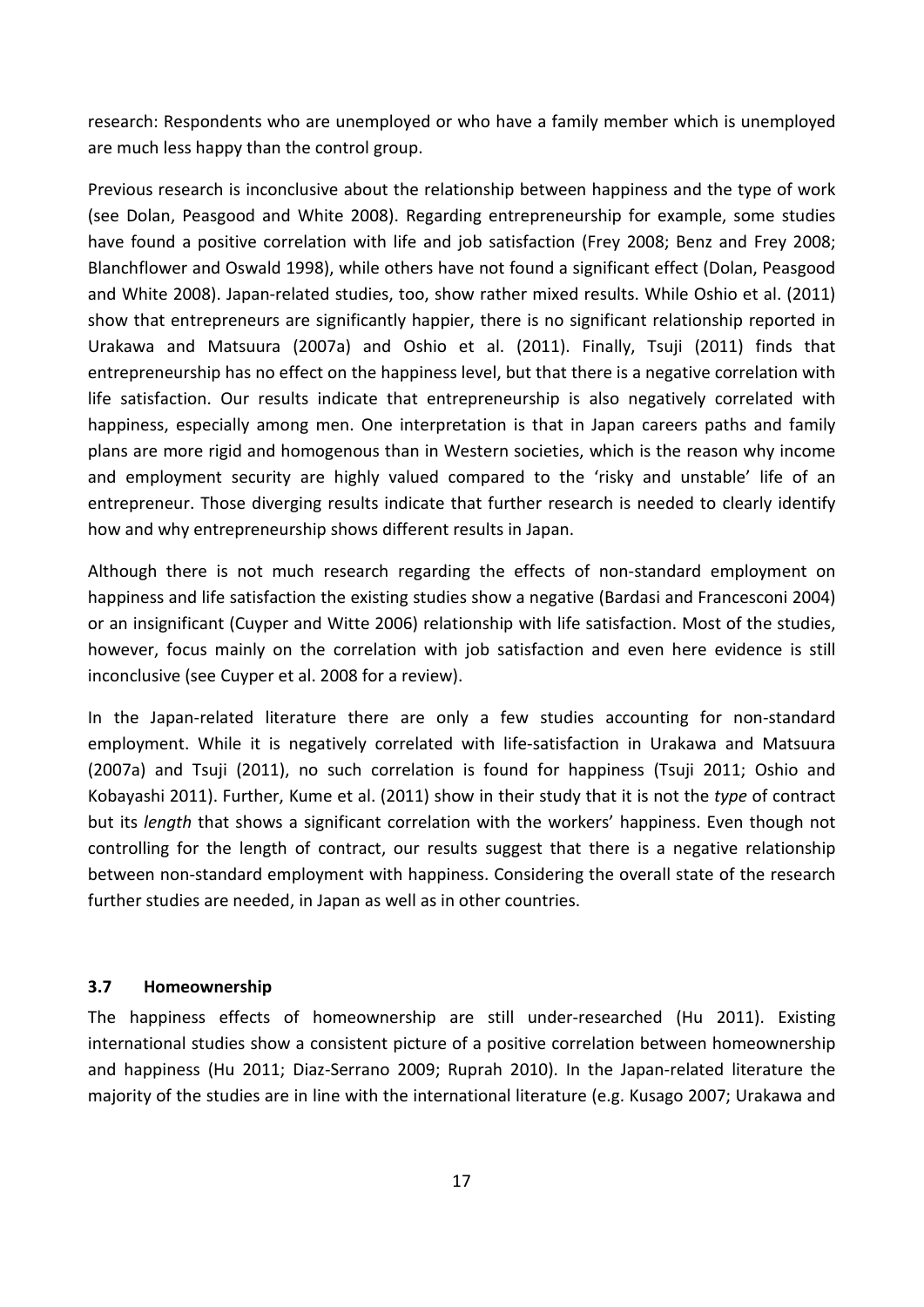Matsuura 2007a, 2007b; Ohtake 2004, 2012). $^{18}$  $^{18}$  $^{18}$  Our findings lend further support to this relationship.

#### <span id="page-19-0"></span>**3.8 Volunteering, donations and political participation**

Similar to homeownership, the research on the effects of volunteering, donating and political participation on happiness is still in its infancy. The fact that the variables have not been investigated in the Japan-related literature reviewed above is indicative for the apparent neglect of this field of research. In the international literature a number of studies report a positive correlation between happiness and volunteer activities (for example Meier and Stutzer 2007; Frey 2008) and donations (Dunn, Aknin and Norton 2008; Aknin, Dunn and Norton 2012; Aknin et al. 2010).<sup>[19](#page-19-3)</sup> Aknin et al. (2010) find in their study on 136 nations that pro-social spending is positively correlated with happiness. Our findings contribute additional evidence to this finding. The same holds true for volunteering.

While international studies show a positive effect of political participation (Weitz-Shapiro and Winters [20](#page-19-4)08; Leung et al. 2011; Flavin and Keane 2012)<sup>20</sup>, our analysis shows either no or in the case of women even a negative correlation with happiness. Our favourite interpretation of this result is that, in the case of Japan, women are politically less powerful than men, which can lead to frustration and dissatisfaction among politically active females. $^{21}$  $^{21}$  $^{21}$ 

#### <span id="page-19-1"></span>**3.9 Loneliness**

Regarding the loneliness index, the regression analysis showed a significant correlation with happiness of a substantial size. A drop of one point on the loneliness scale leads to a decrease in happiness of about 0.79 points. Considering that the index scale ranges from "one" to "five" loneliness turns out to be one of the most influential determinants of happiness. In the literature of happiness economics, loneliness has so far not received any attention at all. In psychological studies, however, loneliness and its correlation with happiness and life satisfaction have been investigated to some extent. These studies find a negative correlation between loneliness and life satisfaction or happiness (Hombrados-Mendieta, García-Martín and Gómez-Jacinto 2012; Russell,

<span id="page-19-2"></span><sup>18</sup> However, there are also studies in which the correlation is either not clearly visible or not statistical significance at all (e.g. Tsutsui, Ohtake and Ikeda 2010, Ueda 2010, Tsuji 2011).<br>19 Note that the relationship for donations is more evident than for volunteer activities, as some studies have

<span id="page-19-3"></span>not found a significant relationship for the latter (e.g. Haller and Hadler 2006).<br><sup>20</sup> Note however that Flavin and Keane argue for an inverse causal relationship of life satisfaction raising the

<span id="page-19-4"></span>likelihood of political participation.<br><sup>21</sup> Women could realize the futility of their political endeavors, which then leads to frustration and

<span id="page-19-5"></span>dissatisfaction: "The major results of social choice theory [...] call into question the idea that any democratic system can successfully aggregate individual preferences [...]. To a certain extent, this suggests the futility of participation—voters and town meeting participants alike are doomed to see their preferences go unrealized despite their participation", Weitz-Shapiro and Winters (2008).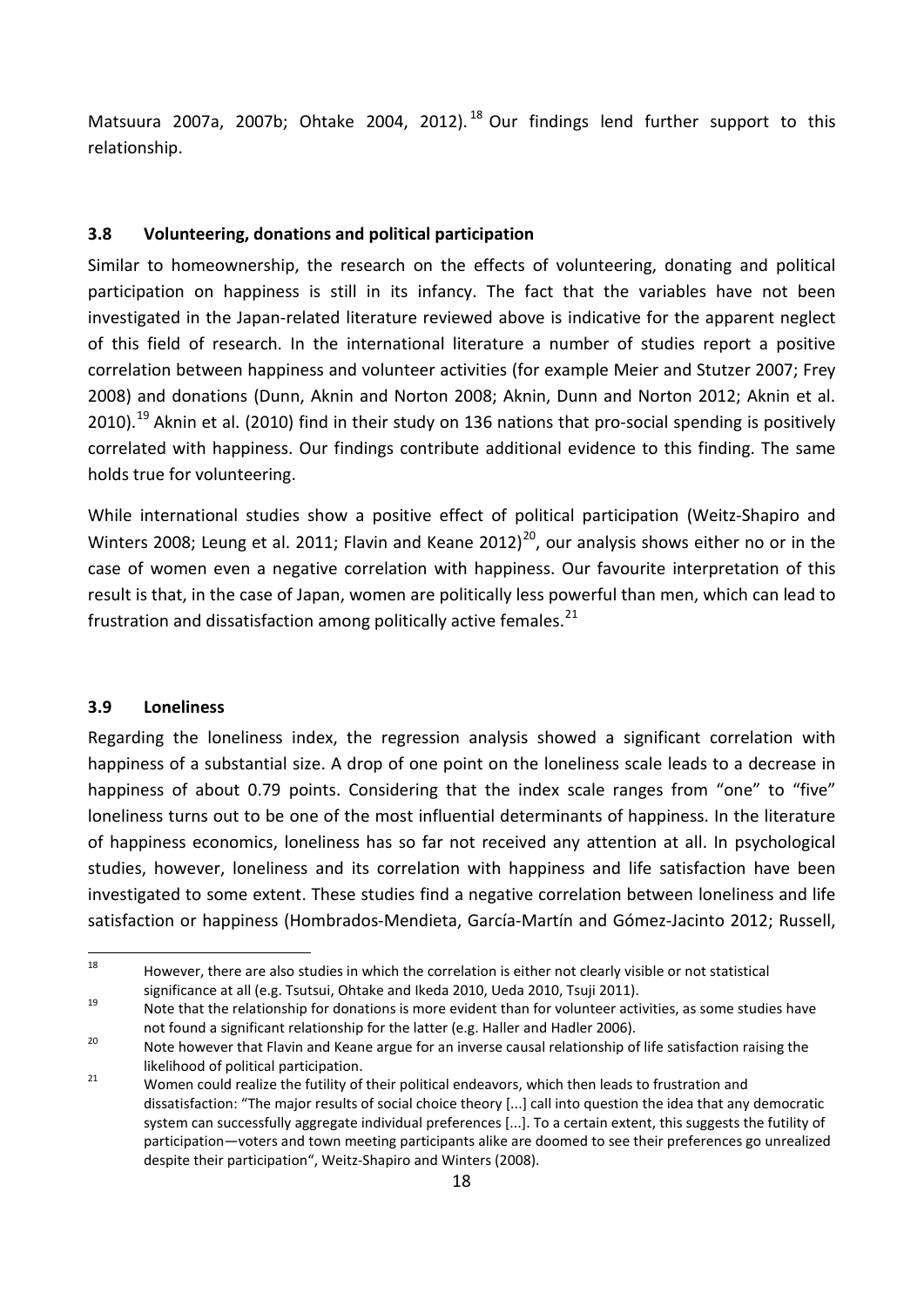Peplau and Ferguson 1978; Yuan and Golpelwar 2012; Goodwin, Cook and Yung 2001).<sup>[22](#page-20-2)</sup> The only available study on Japan is Schumaker et al. (1993) who find in their comparative study that the Japanese respondents, unlike the Australian ones, do not show a significant relationship between loneliness and general life satisfaction.<sup>[23](#page-20-3)</sup> However, the size and the representivity of our sample lends confidence to the universality of the negative relationship between loneliness and happiness.

#### <span id="page-20-0"></span>**3.10 Urbanization**

The international literature indicates that people who are living in large cities are less happy than people living in rural areas (Hudson 2006; Dockery; Gerdtham and Johannesson 2001; Graham and Felton 2006; Hayo 2004). The findings for Japan contradict those results in two diverging ways: On the one hand there are studies showing no significant correlation between the two variables (Shiraishi and Shiraishi 2007; Ueda 2010), while on the other hand some studies find the opposite relationship that people living in a rural environment are less happy than people living in urban areas (Tsutsui, Ohtake and Ikeda 2010; Morikawa 2010). Although the Japan-related results seem to be inconsistent, our study shows how this inconsistency can be resolved. When splitting up the dataset between men and women we find that while a statistically significant relationship cannot be found for the whole sample, women showed higher levels of happiness when living in cities instead of towns and villages. For the time being, it can be concluded that the level of urbanization has different effects in Japan than in other countries, but more elaborate research is needed to affirm this conclusion.

#### <span id="page-20-1"></span>**3.11 March 11, 2011**

Although the respondents who returned their questionnaire after March 11 have been reported to be slightly less happy in the descriptive statistics, the regression analysis showed that this correlation is not statistically significant. The existing literature on the happiness effects of March 11 is still limited. We identified only four studies on this topic, which suggest that the effects of March 11 on happiness and well-being in Japan are rather inconclusive: Uchida et al. (2011) can find no statistically significant effect on people's happiness on average. However, differentiating between persons who did and those who did not think about the earthquake when responding to the happiness question, they find that the former show significantly higher levels of happiness after March 11. Ishino et al. (2012) analyzed the retrospectively perceived changes in happiness levels after March 11. Overall they found no significant drop, but there was a tendency for those in the disaster area to report a decrease in happiness. Drawing from a sample taken from the disaster area of Tohoku and the Kanto area around Tokyo in September 2011, Hommerich (2012)

<span id="page-20-3"></span>

<span id="page-20-2"></span><sup>22</sup> Note however, that these studies use either small or very specific samples.<br>23 Again, this study is based on a very limited sample of 121 residents of Fukoku (sic!) [Fukuoka] in southern Japan.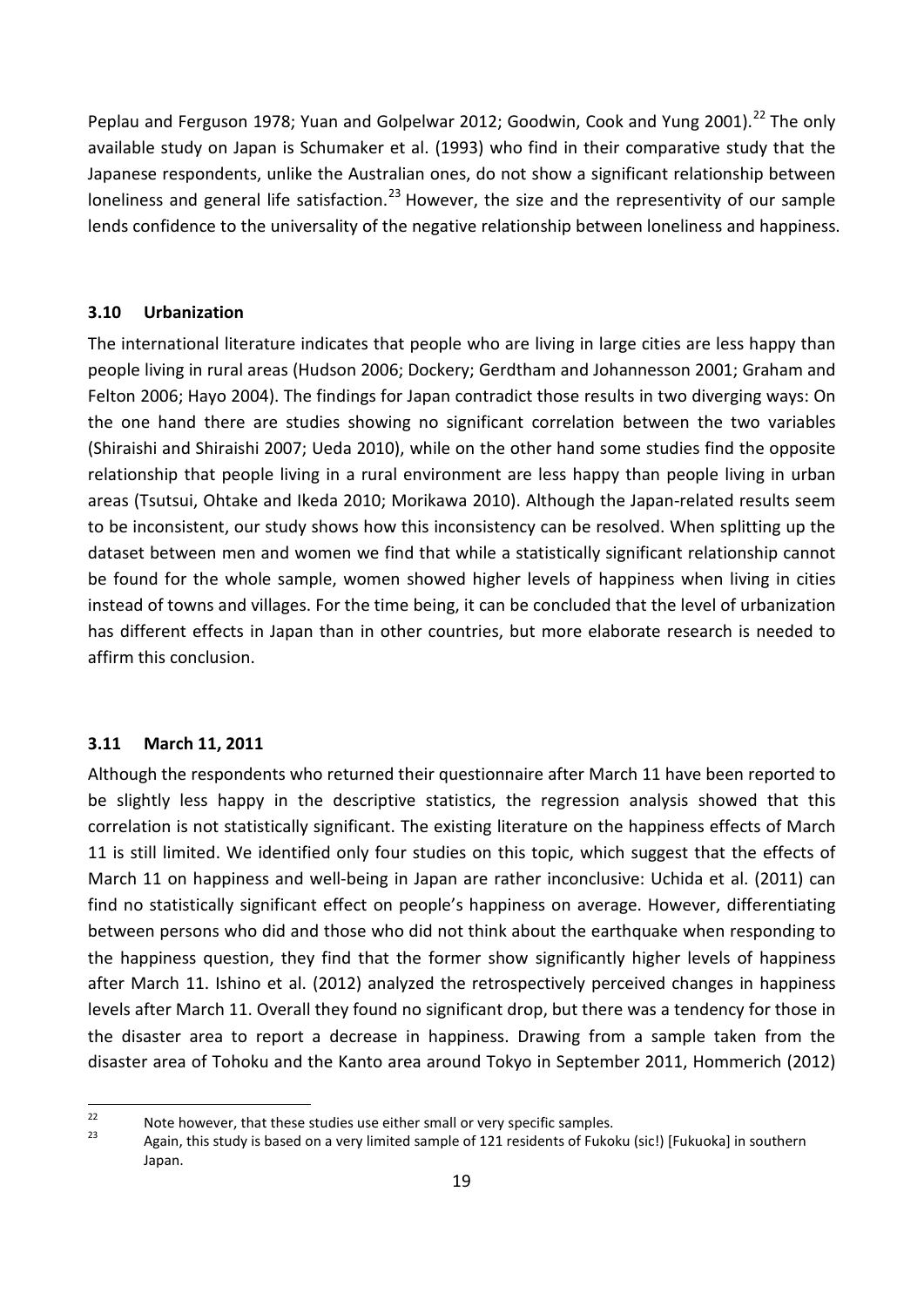shows that living in Kanto (instead of Tohoku) has a slightly positive impact on well-being. Kohlbacher (2012), using a national, representative sample of middle-aged and older Japanese, found a significant negative effect of March 11 on life satisfaction and perceived quality-of-life.

Overall, the extant literature on the impact of March 11 on happiness/subjective well-being seems to suggest that there are effects in place. Our data however, do not confirm this finding. Taking into account that the other studies only used a limited number of control variables, this difference may be due to the fact that the observed relationships are only spurious and disappear when controlling for relevant other factors, as is the case in our study. This interpretation is supported by Kohlbacher (2012) who found that the effects of March 11 on perceived quality-of-life disappear when controlling for self-esteem. Finally, it may also be the case that the effects are –if existing at all– regionally limited to the disaster area. Unfortunately, due to lack of responses from the disaster areas after March 11, our dataset does not allow for such an analysis. It is up to future research to shed more light on the effects of March 11 on people's happiness.

#### <span id="page-21-0"></span>**4. Conclusion**

Our analysis of the *National Survey on Lifestyle Preferences 2011* contributes to the state of the field of happiness economics in several ways. First, established results of existing international as well as Japan-related studies were confirmed: the positive correlations between happiness and *income*, *gender* and *co-habitation*; the negative correlation with *unemployment*. The often observed U-shaped trend of the marginal *age* effects could also be reproduced. Further, our results confirm preliminary results on under-researched issues. *Temporary employment* is associated with lower happiness levels. The effects of *children* depend on gender and age of the parents as well as on the age of the children themselves. In particular, we find that children under the age of six have a positive effect on happiness. *Homeownership* in Japan is associated with a higher happiness level in the cases of women and people over the age of 60 years. Moreover, the results of international studies regarding the correlation between *volunteering* and *donating* with an increase in happiness can be reproduced for Japan. Second, some findings substantially differ from existing research. Foremost, the results of the current study contradict the internationally well established result that *entrepreneurship* is associated with higher happiness levels. This calls for an explanation as to why entrepreneurship shows different effects in Japan. Further, both *political participation* and *living in rural areas* are negatively correlated with happiness in the case of women. Third, the paper makes two completely new contributions to the field of happiness economics. On the one hand, it is shown that *loneliness* is the most influential determinant of happiness. Assuming that causality runs mainly from loneliness to happiness, then this result has profound implications for policy makers. On the other hand, this paper is the first to comprehensively analyse the effects of March 11 on Japan. Our data suggests that, once relevant other factors are controlled for, there is no significant impact of March 11 on the individual happiness levels.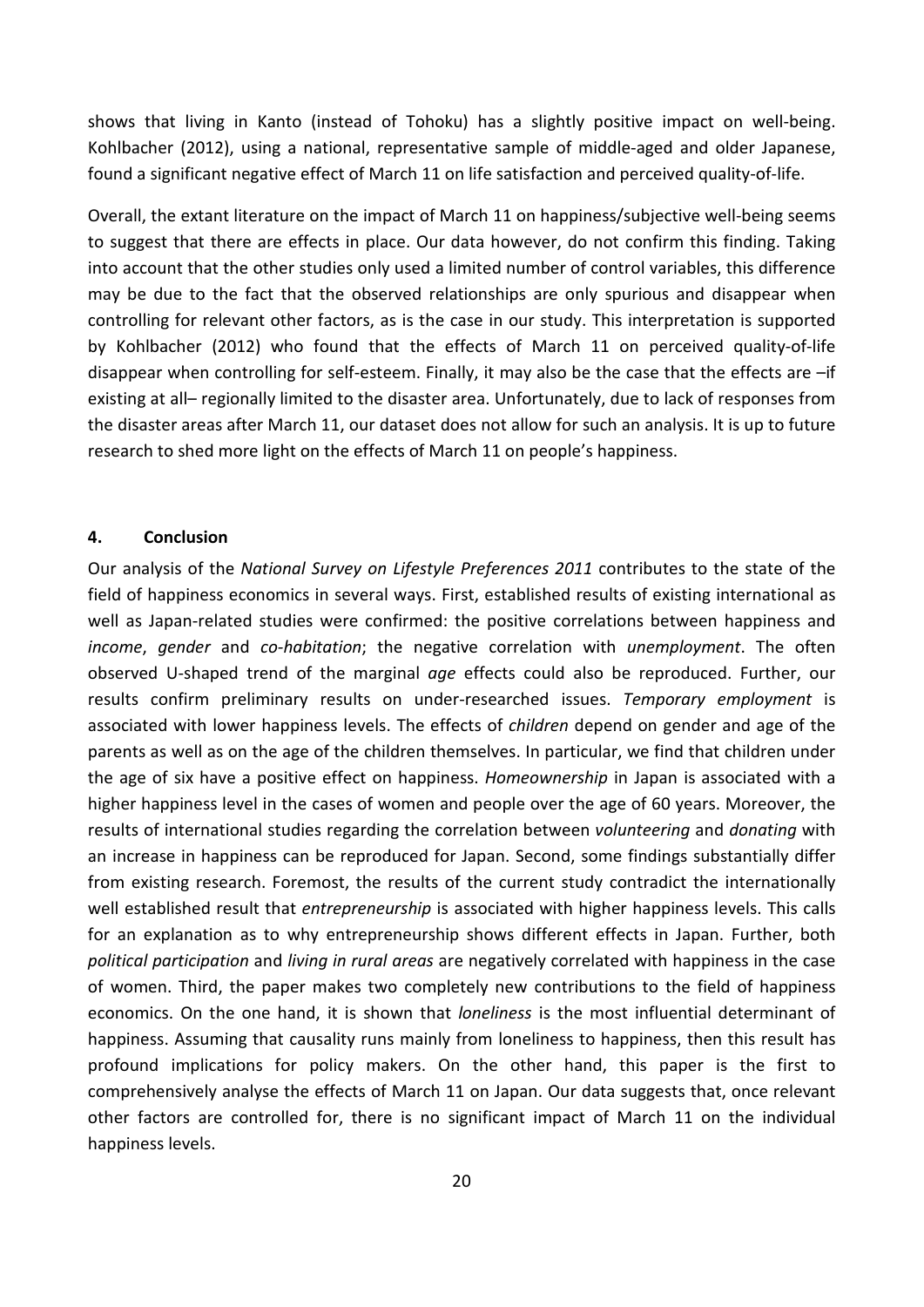| <b>State of the field</b>    | Our findings                              |  |  |  |
|------------------------------|-------------------------------------------|--|--|--|
| <b>Conclusive findings</b>   | Income $(+)$                              |  |  |  |
|                              | Female $(+)$                              |  |  |  |
|                              | Age (U-shaped)                            |  |  |  |
|                              | Unemployment (-)                          |  |  |  |
|                              | Donations $(+)$                           |  |  |  |
|                              | Homeownership $(+)$                       |  |  |  |
| <b>Inconclusive findings</b> | Entrepreneurship (-)                      |  |  |  |
|                              | Voluntary activities $(+)$                |  |  |  |
|                              | Non-standard employment (-)               |  |  |  |
|                              | Children under $6 (+)$                    |  |  |  |
|                              | Political participation (-) [female only] |  |  |  |
|                              | Living in rural areas (-) [female only]   |  |  |  |
| New findings                 | Loneliness $(+)$                          |  |  |  |
|                              | $3-11$ (ns)                               |  |  |  |

**Table 3: Summary of the results**

NB: (ns) = not significant, (+) positive relationship, (-), negative relationship.

The dataset has a number of limitations. First, the questionnaire lacks relevant items which are usually included in happiness analyses such as questions regarding subjective health, the level of education as well as a question regarding the marital status (not only co-habitation). Second, the percentage of single households in the sample is only 5.83% and therefore much lower than in the total population. Third, since the current data was collected in the month of the disaster, it may have been too early to capture significant happiness effects. Notwithstanding these caveats, it can be concluded that the present analysis not only confirms established determinants of happiness in Japan, but also sheds new light on ongoing discourses as well as on new variables yet to be explored.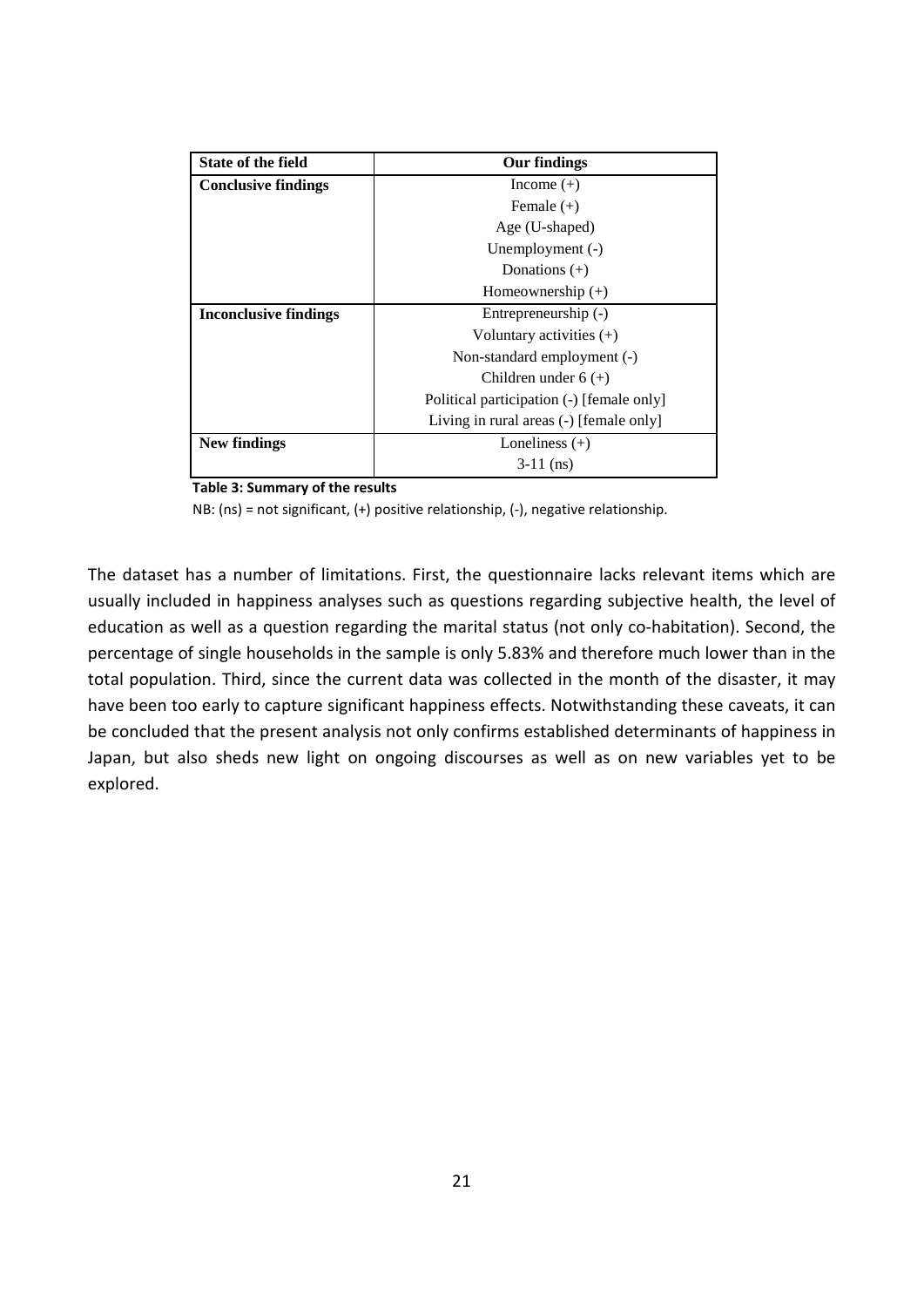#### <span id="page-23-0"></span>**References**

- Aknin, L. B., Barrington-Leigh, C. P., Dunn, E. W., Helliwell, J. F., Biswas-Diener, R., Kemeza, I., et al. (2010). Prosocial Spending and Well-being: Cross-cultural evidence for a psychological universal (NBER Working Paper 16415). http://www.nber.org/papers/w16415.
- Aknin, L. B., Dunn, E. W., & Norton, M. I. (2012). Happiness Runs in a Circular Motion: Evidence for a Positive Feedback Loop between Prosocial Spending and Happiness. Journal of Happiness Studies, doi: 10.1007/s10902-011-9267-5.
- Argyle, M. (1999). Cause and Correlates of Happiness. In D. Kahneman, E. Diener, & N. Schwarz (Eds.), Well-being: The foundations of hedonic psychology (pp. 353–373). New York: Russell Sage Foundation.
- Asano, H., & Kenjô, E. (2011). Rôdôjikan to Manzokudo Nichieidoku no Hikakukenkyû [Working hours and Satisfaction: A Comparison between Japan, UK and Germany] (RIETI Discussion Paper Series 11-J-037).
- Bardasi, E., & Francesconi, M. (2004). The impact of atypical employment on individual wellbeing: evidence from a panel of British workers. Social Science & Medicine, doi: 10.1016/S0277- 9536(03)00400-3.
- Benz, M., & Frey, B. S. (2008). Being Independent is a Great Thing: Subjective Evaluations of Self-Employment and Hierarchy. Economica, doi: 10.1111/j.1468-0335.2007.00594.x.
- Blanchflower, D. G., & Oswald, A. J. (1998). What makes an Entrepreneur? Journal of Labor Economics, 16(1), 20–40.
- Blanchflower, D. G., & Oswald, A. J. (2004). Well-being over time in Britain and the USA. Journal of Public Economics, 88(7-8).
- Blanchflower, D. G., & Oswald, A. J. (2008). Is well-being U-shaped over the life cycle? Social Science & Medicine, doi: 10.1016/j.socscimed.2008.01.030.
- Blanchflower, D. G., & Oswald, A. J. (2011). International Happiness.
- Clark, A. E., Fritjers, P., & Schield, M. A. (2008). Relative Income, Happiness, and Utility: An Explanation for the Easterlin Paradox and Other Puzzles. Journal of Economic Literature, 46(1), 95–144.
- Cuyper, N. de, Jong, J. de, Witte, H. de, Isaksson, K., Rigotti, T., & Schalk, R. (2008). Literature review of theory and research on the psychological impact of temporary employment: Towards a conceptual model. International Journal of Management Reviews, doi: 10.1111/j.1468-2370.2007.00221.x.
- Cuyper, N., & Witte, H. (2006). The impact of job insecurity and contract type on attitudes, wellbeing and behavioural reports: A psychological contract perspective. Journal of Occupational and Organizational Psychology, doi: 10.1348/096317905X53660.
- Diaz-Serrano, L. (2009). Disentangling the housing satisfaction puzzle: Does homeownership really matter? Journal of Economic Psychology, doi: 10.1016/j.joep.2009.06.006.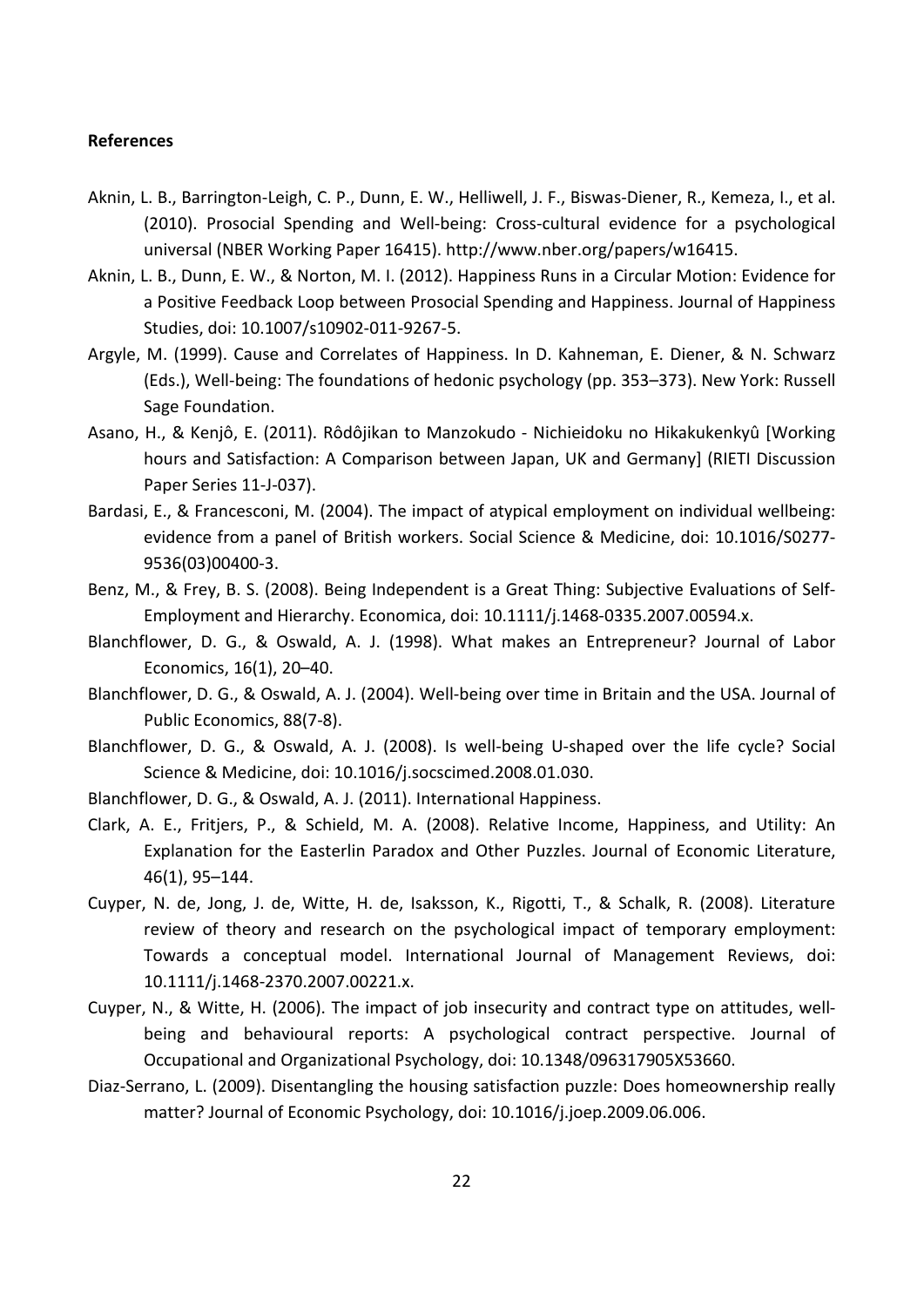- Diener, E., Suh, E. M., Lucas, R. E., & Smith, H. L. (1999). Subjective Well-Being: Three Decades of Progress. Psychological Bulletin, 125(2), 276–302.
- Diener, E., Suh, E. M., Smith, H., & Shao, L. (1995). National differences in reported subjective wellbeing: Why do they occur? Social Indicators Research, doi: 10.1007/BF01078966.
- Dockery, A. Happiness, life satisfaction and the role of work: Evidence from two Australian surveys (Working Paper, School of Economics and Finance, Curtin Business School, Curtin University of Technology No. 03.10). Curtin. http://www.melbourneinstitute.com/downloads/hilda/Bibliography/Working+Discussion+ Research\_Papers/2001-2004/Dockery\_happiness\_life\_satisfaction.pdf.
- Dolan, P., Peasgood, T., & White, M. (2008). Do we really know what makes us happy? A review of the economic literature on the factors associated with subjective well-being. Journal of Economic Psychology, doi: 10.1016/j.joep.2007.09.001.
- Dunn, E. W., Aknin, L. B., & Norton, M. I. (2008). Spending Money on Others Promotes Happiness. Science, doi: 10.1126/science.1150952.
- Easterlin, R. A. (1995). Will raising the incomes of all increase the happiness of all? Journal of Economic Behavior & Organization, doi: 10.1016/0167-2681(95)00003-B.
- Easterlin, R. A. (2005). Feeding the illusion of growth and hapiness: A reply to Hagerty and Veenhoven. Social Indicators Research, 74(3), 429–443.
- Easterlin, R. A. (2006). Life cycle happiness and its sources. Journal of Economic Psychology, doi: 10.1016/j.joep.2006.05.002.
- Ferrer-i-Carbonell, A., & Frijters, P. (2004). How Important is Methodology for the estimates of the determinants of Happiness?\*. The Economic Journal, doi: 10.1111/j.1468- 0297.2004.00235.x.
- Flavin, P., & Keane, M. J. (2012). Life Satisfaction and Political Participation: Evidence from the United States. Journal of Happiness Studies, doi: 10.1007/s10902-011-9250-1.
- Frey, B. S. (2008). Happiness: A revolution in economics. Cambridge, Mass: MIT Press.
- Frey, B. S., & Stutzer, A. (2002). Happiness and economics: How the economy and institutions affect well-being. Princeton, N.J: Princeton University Press.
- Frey, B. S., & Stutzer, A. (2009). Should national happiness be maximized? In Happiness, economics and politics: New lessons for old problems (pp. 301–323). Cheltenham: Edward Elgar.
- Gerdtham, U.-G., & Johannesson, M. (2001). The relationship between happiness, health, and socio-economic factors: results based on Swedish microdata. The Journal of Socio-Economics, doi: 10.1016/S1053-5357(01)00118-4.
- Goodwin, R., Cook, O., & Yung, Y. (2001). Loneliness and life satisfaction among three cultural groups. Personal Relationships, doi: 10.1111/j.1475-6811.2001.tb00037.x.
- Graham, C., & Felton, A. (2006). Inequality and happiness: Insights from Latin America. The Journal of Economic Inequality, doi: 10.1007/s10888-005-9009-1.
- Hagerty, M. R., & Veenhoven, R. (2003). Wealth and Happiness revisited: Growing National Income dies go with Greater Happiness. Social Indicators Research, 64, 1–27.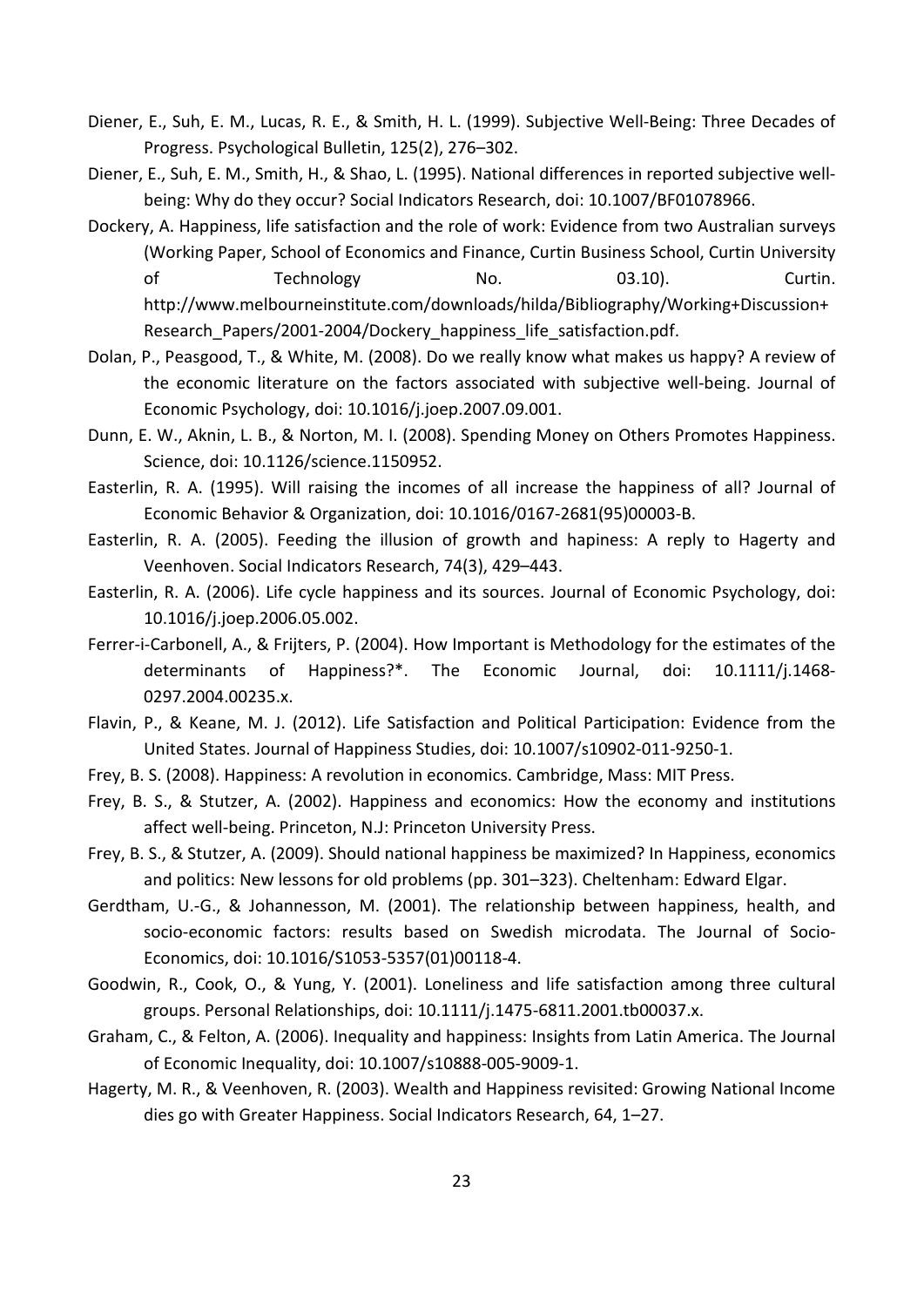- Haller, M., & Hadler, M. (2006). How Social Relations and Structures can Produce Happiness and Unhappiness: An International Comparative Analysis. Social Indicators Research, 75(2), 169–216.
- Hayo, B. Happiness in Eastern Europe (Volkswirtschaftliche Beiträge Nr. 12/2004). Marburg. http://www.uni-marburg.de/fb02/makro/forschung/gelbereihe/artikel/2004-12-PDF-Hayo.pdf.
- Hayo, B., & Seifert, W. (2003). Subjective economic well-being in Eastern Europe. Journal of Economic Psychology, doi: 10.1016/S0167-4870(02)00173-3.
- Hombrados-Mendieta, I., García-Martín, M. A., & Gómez-Jacinto, L. (2012). The Relationship Between Social Support, Loneliness, and Subjective Well-Being in a Spanish Sample from a Multidimensional Perspective. Social Indicators Research, doi: 10.1007/s11205-012-0187-5.
- Hommerich, C. (2012). Trust and Subjective Well-being after the Great East Japan Earthquake, Tsunami and Nuclear Meltdown: Preliminary Results. International Journal of Japanese Sociology, doi: 10.1111/j.1475-6781.2012.01169.x.
- Hudson, J. (2006). Institutional Trust and Subjective Well-Being across the EU. Kyklos, doi: 10.1111/j.1467-6435.2006.00319.x.
- Hu, F. (2011). Homeownership and Subjective Wellbeing in Urban China: Does Owning a House Make You Happier? Social Indicators Research, doi: 10.1007/s11205-011-9967-6.
- Inoguchi, T., & Fuji, S. (2009). The Quality of Life in Japan. Social Indicators Research, 92(2), 227– 262.
- Ishino, T. e. a. (2012). Higashi Nihon Daishinsai no Kôfukukan he no Eikyô (The Impact of the Great East Japan Earthquake on Happiness) (Keio/Kyoto Global COE Discussion Paper Series DP2011-038).
- Kingston, J. (2012). Introduction. In J. Kingston (Ed.), Natural disaster and nuclear crisis in Japan: Response and recovery after Japan's 3/11 (pp. 1–11). London ; New York: Routledge.
- Kohlbacher, F. (2012). Chukonensha no seikatsushitsukan to jinseimanzokudo higashinihondaishinsaizengo wo hikaku shite- (Perceived quality of life and life satisfaction among middle aged and older people [in Japan]: A. comparison of before and after the Great East Japan Earthquake). Paper presented at the 7th Annual Conference of the Society for Applied Gerontology-Japan Yokohama National University Japan.
- Kume, K. (2009). Kôfukudo ha Shotoku ni Eikyô wo ataeruka Paneru Dêta ni yoru Bunseki (An Analysis of Happiness Effects on Earnings using Japanese Panel Data). Seikatsu Keizaigaku Kenkyû, 29, 33–43.
- Kume, K. e. a. (2011). Hiseiki Rôdôsha no Kôfukudo (The Happiness of Irregular Employees) (RIETI Discussion Paper Series 11-J-061).
- Kusago, T. (2007). Rethinking of Economic Growth and Life Satisfaction in Post-WWII Japan: A Fresh Approach. Social Indicators Research, 81(1), 79–102.
- Kusago, T. (2008). Japan's Development: What Economic Growth, Human Development and Subjective Well-Being Measures Tell us About? Thammasat Economic Journal, 26(2), 88– 116.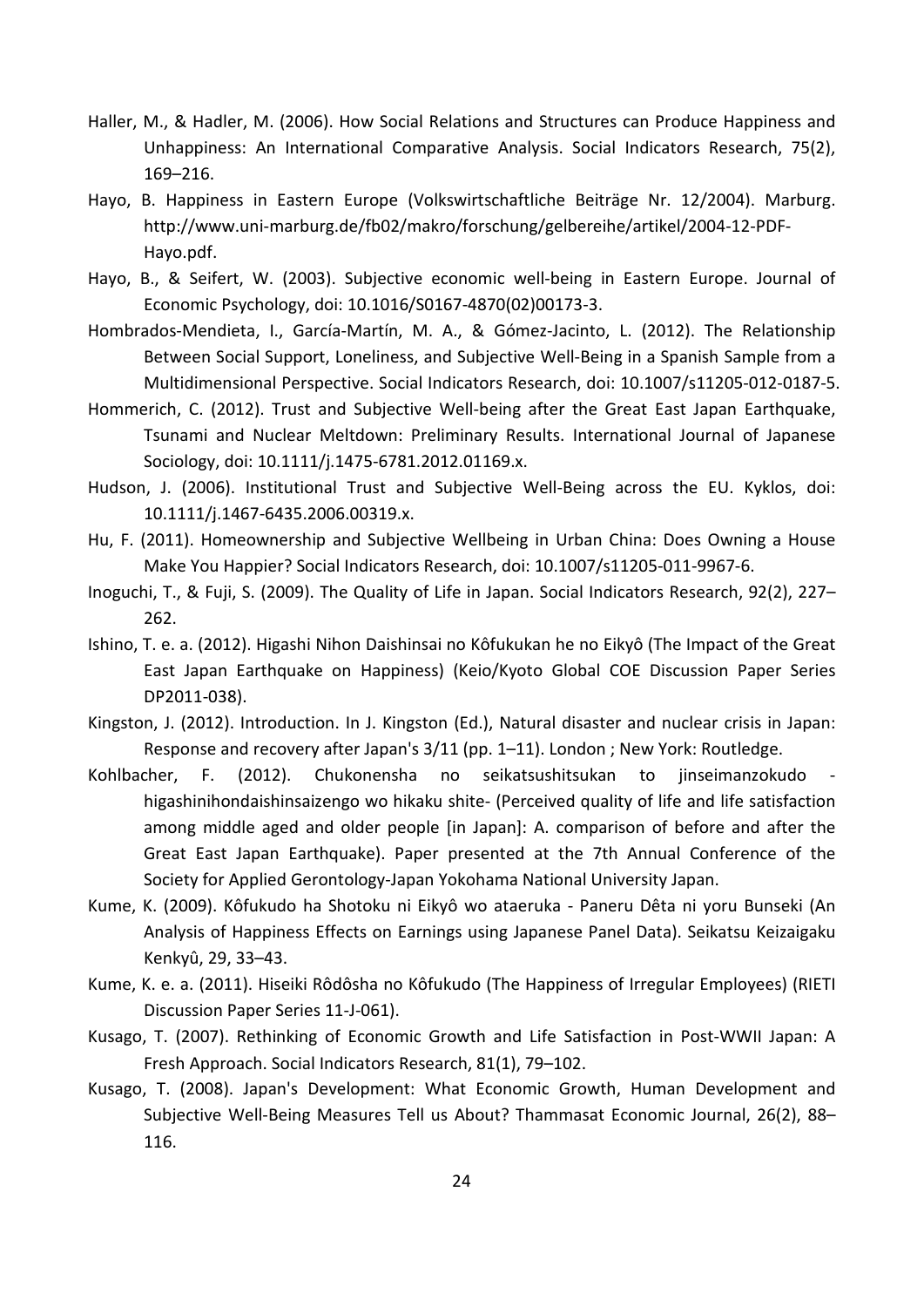Layard, R. (2011). Happiness: Lessons from a new science. London: Penguin.

- Lee, K. S., & Ono, H. (2008). Specialization and happiness in marriage: A U.S.–Japan comparison. Social Science Research, doi: 10.1016/j.ssresearch.2008.02.005.
- Leung, A., Kier, C., Fung, T., Fung, L., & Sproule, R. (2011). Searching for Happiness: The Importance of Social Capital. Journal of Happiness Studies, doi: 10.1007/s10902-010-9208- 8.
- Lucas, R. E., & Clark, A. E. (2006). Do People Really Adapt to Marriage? Journal of Happiness Studies, doi: 10.1007/s10902-006-9001-x.
- Meier, S., & Stutzer, A. (2007). Is Volunteering Rewarding in Itself? Economica, doi: 10.1111/j.1468-0335.2007.00597.x.
- Metcalfe, R., Powdthavee, N., & Dolan, P. (2011). Destruction and Distress: Using a Quasi-Experiment to Show the Effects of the September 11 Attacks on Mental Well-Being in the United Kingdom\*. The Economic Journal, doi: 10.1111/j.1468-0297.2010.02416.x.
- Morikawa, M. (2010). Chiikikan Keizaijajusa ni tsuite: Jisshitsu Chingin, Kôfukudo (Interregional Economic Inequalitities: Real Wage and Happiness (RIETI Discussion Paper Series 10-J-043).
- Myers, D. G. (2000). The funds, friends, and faith of happy people. American Psychologist, doi: 10.1037/0003-066X.55.1.56.
- Ochsen, C., & Welsch, H. (2012). Who benefits from labor market institutions? Evidence from surveys of life satisfaction. Journal of Economic Psychology, doi: 10.1016/j.joep.2011.08.007.
- Ohtake, F. (2004). Shitsugyô to Kôfukudo (Unemployment and Happiness), 528, 59–68.
- Ohtake, F. (2012). Unemployment and Happiness. Japan Labor Review, 9(2), 59–74.
- Oshio, T., & Kobayashi, M. (2009). Regional income inequality and happiness: Evidence from Japan (Hitotsubashi University Repository): Hitosubashi University.
- Oshio, T., & Kobayashi, M. (2010). Income inequality, perceived happiness, and self-rated health: Evi-dence from nationwide surveys in Japan. Social Science & Medicine, doi: 10.1016/j.socscimed.2010.01.010.
- Oshio, T., & Kobayashi, M. (2011). Area-Level Income Inequality and Individual Happiness: Evidence from Japan. Journal of Happiness Studies, doi: 10.1007/s10902-010-9220-z.
- Oshio, T., Noazaki, K., & Kobayashi, M. (2011). Relative Income and Happiness in Asia: Evidence from Nationwide Surveys in China, Japan, and Korea. Social Indicators Research, 104(3), 351–367.
- Oswald, A. J. (1997). Happiness and Economic Performance. The Economic Journal, doi: 10.1111/j.1468-0297.1997.tb00085.x.
- Praag, B. M. S. v., & Ferrer-i-Carbonell, A. (2008). Happiness quantified: A satisfaction calculus approach. Oxford: Oxford University Press.
- Rojas, M. (2007). Heterogeneity in the relationship between income and happiness: A conceptualreferent-theory explanation. Journal of Economic Psychology, doi: 10.1016/j.joep.2005.10.002.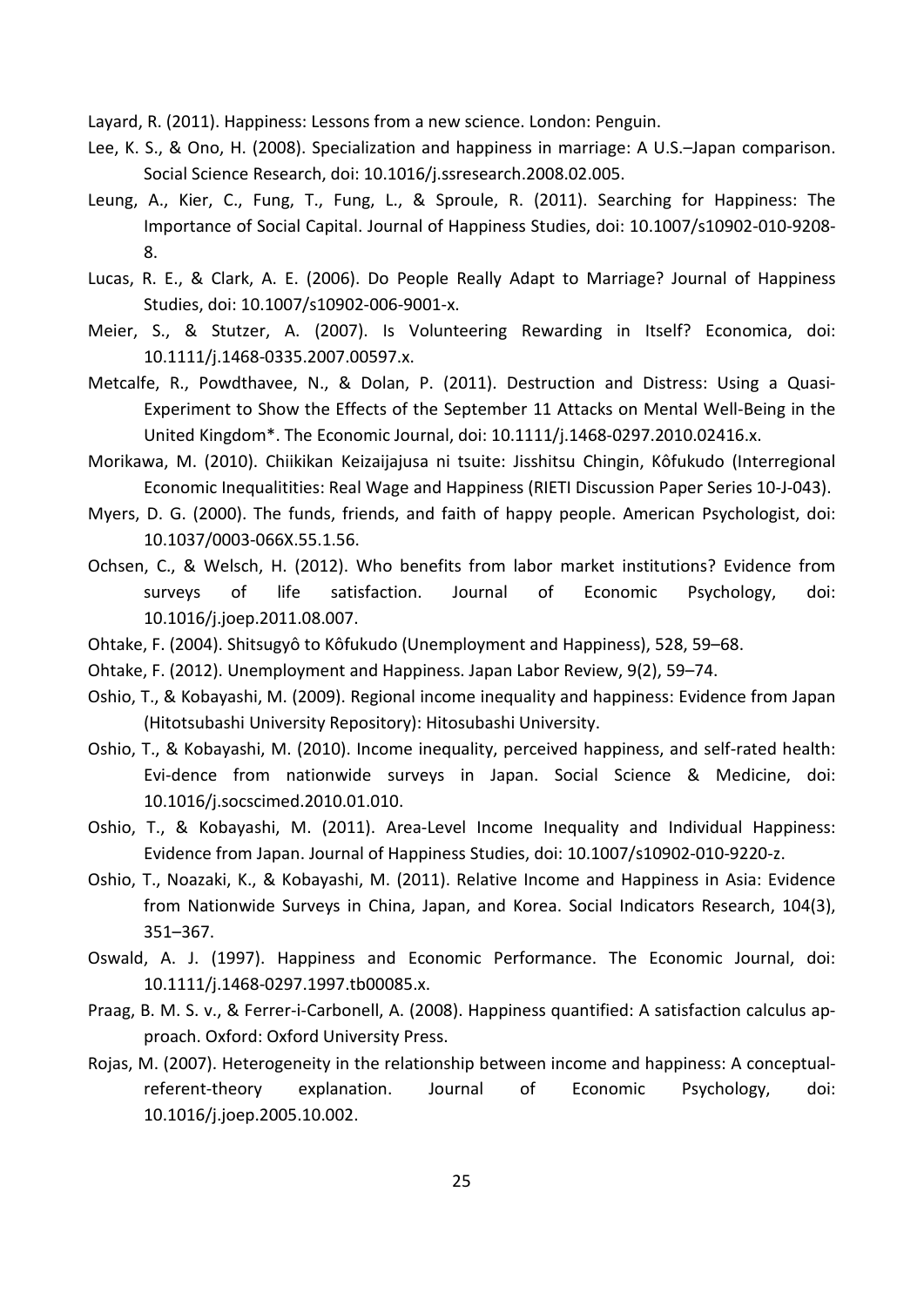- Ruprah, I. (2010). Does Owning Your Home Make You Happier? Impact Evidence from Latin America, 1–18.
- Russell, D., Peplau, L. A., & Ferguson, M. L. (1978). Developing a Measure of Loneliness. Journal of Personality Assessment, doi: 10.1207/s15327752jpa4203\_11.
- Sano, S., & Ohtake, F. (2007). Rôdô to Kôfukudo (Employment and Happiness). Nihon Rôdô Kenkyû Zasshi, 558, 4–18.
- Schultz Lee, K., & Ono, H. (2012). Marriage, Cohabitation, and Happiness: A Cross-National Analysis of 27 Countries. Journal of Marriage and Family, 74(5), 953–972.
- Schumaker, J. F., Shea, J. D., Monfries, M. M., & Groth-Marnat, G. (1993). Loneliness and Life Satisfac-tion in Japan and Australia. The Journal of Psychology, doi: 10.1080/00223980.1993.9915543.
- Shiraishi, S., & Shiraishi, K. (2007). Shôshika Shakai ni okeru Wâku Raifu Baransu to Kôfukudo Hisen-gata Paneru ni yoru Bunseki (Work-Life Balance and Happiness in a Society with Declining Birth-rates: An Analysis of an nonlinear Panel) (ESRI Discussion Paper Series 181).
- Stevenson, B., & Wolfers, J. (2008). Economic Growth and Subjective Well-Being: Reassessing the East-erlin Paradox, 1–102.
- Suzuki, K. (2009). Are They Frigid to the Economic Development? Reconsideration of the Economic Effect on Subjective Well-being in Japan. Social Indicators Research, doi: 10.1007/s11205- 008-9290-z.
- Tafarodi, R. W., Bonn, G., Liang, H., Takai, J., Moriizumi, S., Belhekar, V., et al. (2012a). What Makes for a Good Life? A Four-Nation Study. Journal of Happiness Studies, doi: 10.1007/s10902-011-9290-6.
- Tafarodi, R. W., Nishikawa, Y., Bonn, G., Morio, H., Fukuzawa, A., & Lee, J. (2012b). Wishing for Change in Japan and Canada. Journal of Happiness Studies, doi: 10.1007/s10902-011-9299 x.
- Tokuda, Y., Fujii, S., & Inoguchi, T. (2010). Individual and Country-Level Effects of Social Trust on Happiness: The Asia Barometer Survey. Journal of Applied Social Psychology, doi: 10.1111/j.1559-1816.2010.00671.x.
- Tokuda, Y., & Inoguchi, T. (2008). Interpersonal Mistrust and Unhappiness Among Japanese People. Social Indicators Research, doi: 10.1007/s11205-007-9235-y.
- Tsuji, T. (2011). Kojinshotoku to Kôfukukan no Chiikibunseki: Shotoku to Kôfukukan no Kankei ni Chiikisa ha aru no ka (Regional Analysis of Personal Income and Happiness: Is there a Regional Gap in the Relationship between Personal Income and Happiness?), 1–24.
- Tsutsui, Y., Ohtake, F., & Ikeda, S. (2010). Naze Anata ha fukô na no ka (Why are you unhappy?). In F. Ohtake, S. Shiraishi, & Y. (Tsutsui (Eds.), Nihon no Kôfukudo: Kakusa, Rôdo, Kazoku (Happiness in Japan: Social Gap, Work, Family) (pp. 33–73). Tokyo: Nihon Hyôronsha.
- Uchida, Y., Norasakkunkit, V., & Kitayama, S. (2004). Cultural constructions of happiness: theory and emprical evidence. Journal of Happiness Studies, doi: 10.1007/s10902-004-8785-9.
- Uchida, Y., Takahashi, Y., & Kawahara, K. (2011). Higashi Nihon Daishinsai chokugo no Jakunensô no Seikatsukôdô oyobi Kôfukudo ni taisuru Eikyo (The Impact of the Great East Japan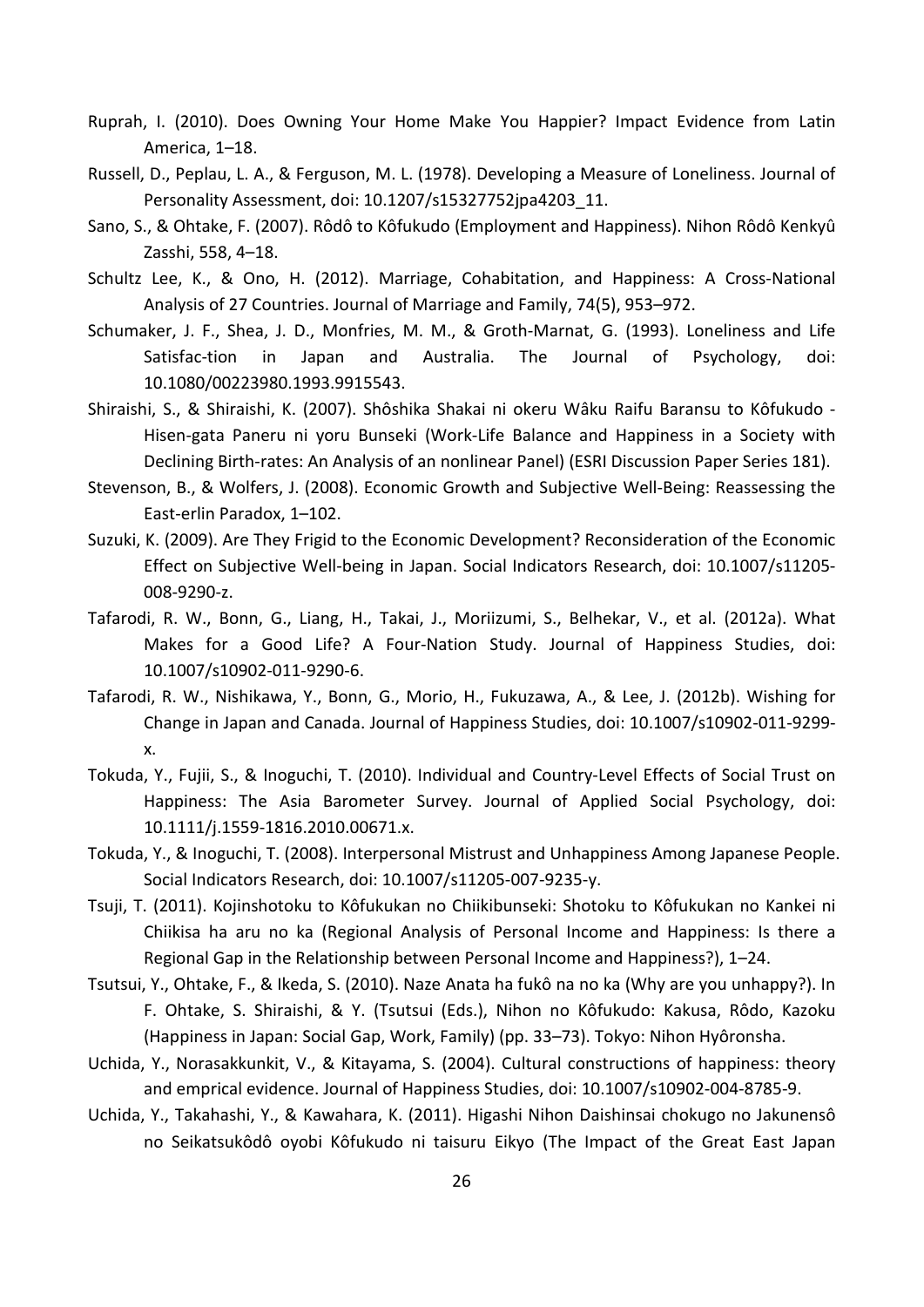Earthquake on the Behavior and Happiness of Young People), New ESRI Working Paper(24), 1–41.

- Ueda, A. (2010). Teishotokusha ni taisuru Shakaihoshô no Arikata Jûtaku to Seikatsumanzokudo (The Current State of Social Security for Low Wage Earners: Housing and Life Satisfaction), 46(2), 139–149.
- Ueda, M., & Kawahara, K. (2013). Kodomo wo motsu jakunensou wo taishou toshita koufukudo ni kan-suru kenkyuu [Childbearing and Subjective Well-being in Japan : A Study on Parents in Their 20s and 30s] (ESRI Discussion Paper Series 295).
- Urakawa, K., & Matsuura, T. (2007a). Kakusa to Kaisôhendô ga Seikatsumanzokudo ni ataeru Eikyô (The Effect of Economic Disparity and Class Mobility on Life Satisfaction), 26, 13–30.
- Urakawa, K., & Matsuura, T. (2007b). Sôtaiteki Kakusa ga Seikatsumanzokudo ni ataeru Eikyô: 'Shôhi-seikatsu ni kansuru Paneruchôsa' ni yoru Bunseki (The impact that relative Inequality has on Life Satisfaction: An Analysis based on the Japanese Panel Survey of Consumers), 73, 61–70.
- Veenhoven, R., & Hagerty, M. (2006). Rising Happiness in Nations 1946–2004: A Reply to Easterlin. Social Indicators Research, doi: 10.1007/s11205-005-5074-x.
- Weitz-Shapiro, R., & Winters, M. S. (2008). Political participation and quality of life.
- Yamane, S., Yamane, S., & Tsutsui, Y. (2008). Kôfukukan de hakatta Chiikikankakusa (Interregional Inequalities measured by Happiness) (GCOE Discussion Paper Series 7).
- Yuan, H., & Golpelwar, M. (2012). Testing Subjective Well-Being from the Perspective of Social Quality: Quantile Regression Evidence from Shanghai, China. Social Indicators Research, doi: 10.1007/s11205-012-0091-z.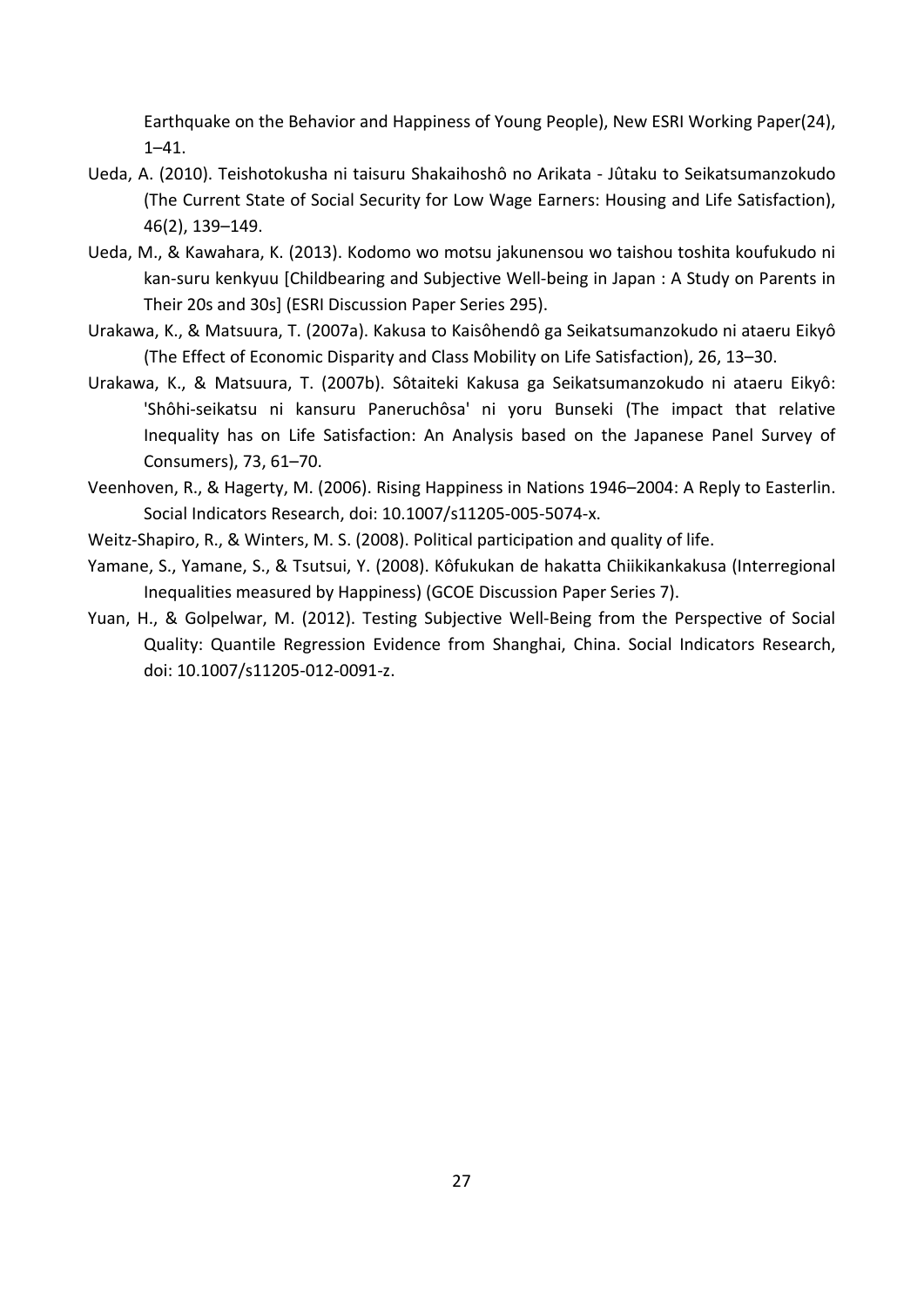#### **DIJ Working Papers**

In 1994 the DIJ launched a series of working papers intended to convey the preliminary results of our ongoing research. Many DIJ Working Papers can still be accessed from our website (www.dijtokyo.org).

- 00/1 René Haak: Von der Mechanischen Technologie zur Produktionswissenschaft. Ein Beitrag zur Entstehung und Entwicklung der Wissenschaft vom Fabrikbe-trieb im deutschen, amerikanischen und japanischen Kontext.
- 00/2 Jörg Raupach-Sumiya: Reforming Japan's Corporate Governance System: Will the Markets gain Control?
- 00/3 Jochen Legewie: Control and Coordination of Japanese Subsidiaries in China Problems of an Expatriate-Based Management System.
- 00/4 Jörg Raupach-Sumiya: Chinese Firms as Emerging Competitors Challenges for Japan's Industry.
- 01/1 René Haak: Produkt- und Prozeßinnovationen in der Produktion Schlaglichter auf die Entwicklung der japanischen Fertigungstechnologie
- 01/2 René Haak: Kooperationsmanagement der japanischen Industrie in der Globali-sierung
- 01/3 René Haak: Market Leadership in the Chinese Automobile Industry Strategic Management in a Dynamic Environment
- 01/4 René Haak: Internationalization of Japanese Companies. Recent Strategies to-wards China – A Theoretical Approach –
- 02/1 René Haak: Internationalisierung Herausforderung an das japanische Mana-gement. Der Wirtschaftsraum Mittel- und Osteuropa
- 02/2 René Haak: Strategy and Organization of International Enterprises. German-Japanese Business Cooperation in China
- 02/3 Harald Conrad: Towards a New Public-Private Pension Mix in Japan
- 02/4 Sven Saaler: Pan-Asianism in Meiji and Taishō Japan A Preliminary Frame-work
- 02/5 Harald Dolles: Spielt Vertrauen eine Rolle? Analysen deutsch-japanischer Unternehmenskooperationen
- 02/6 Isa Ducke: The History Textbook Issue 2001. A successful citizens' movement or foreign intervention?
- 02/7 Andrea Germer: On the Genesis of Feminist Historiography in Japan: National and International Perspectives
- 03/1 Harald Dolles and Michael Babo: The Development of Entrepreneurship in Transitional Economies: The Perspective of Chinese and South African Entre-preneurs
- 03/2 Isa Ducke: Citizens' groups in Japan and the Internet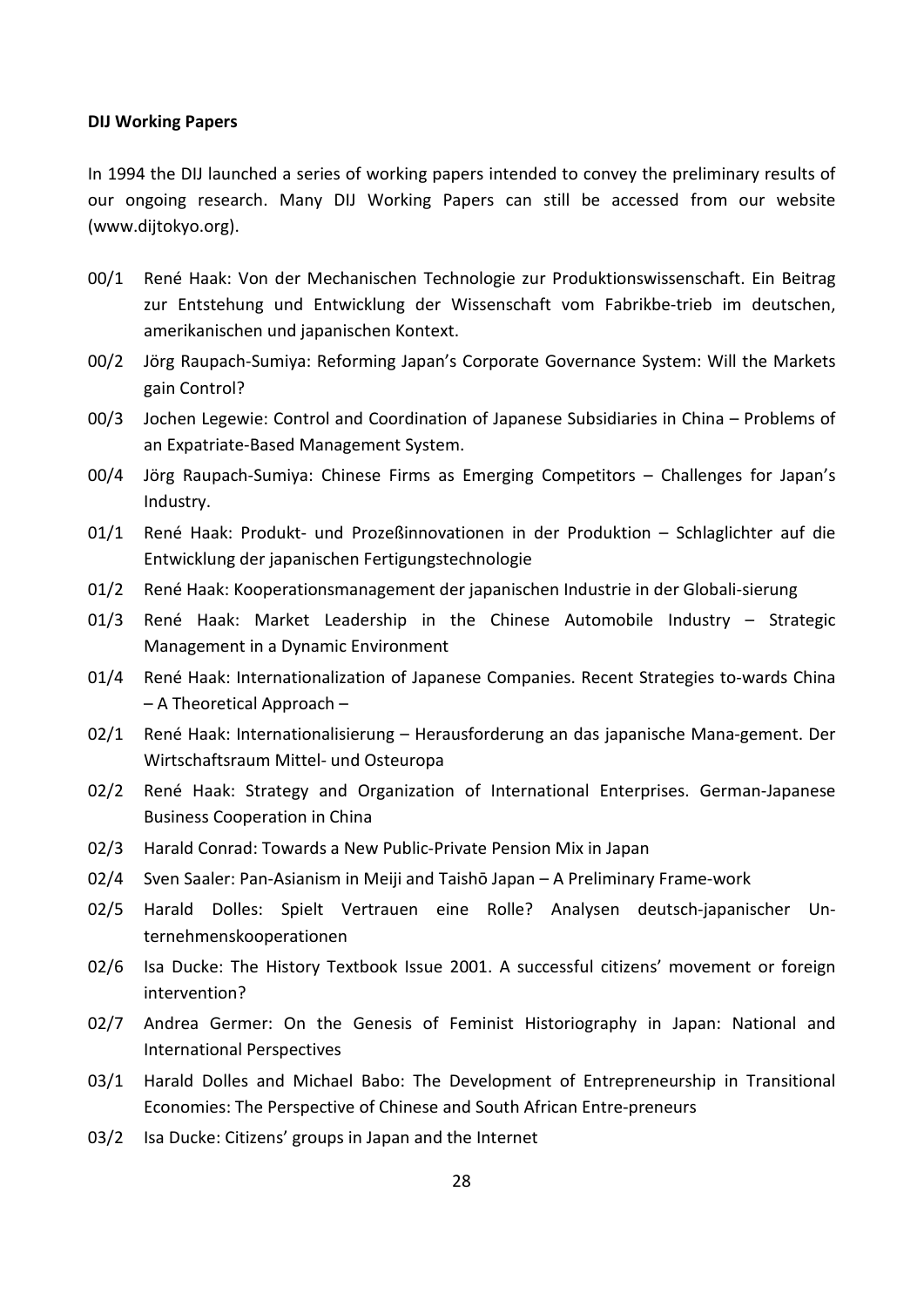- 03/3 Sven Saaler: Japanese Foreign Policy After World War I: National Sovereignty, International Cooperation and Regional Integration
- 03/4 Monika Schrimpf: Counseling in New Religious Movements the case of Shin-nyo-en and PL Kyōdan
- 04/1 Andrea Germer: "A History of Woman": Nature, Culture, and the Category of the Slave
- 04/2 Andrea Germer: "The Inner and the Outer Domain": Sexuality and the Nation-State in Feminist Historiography in Japan
- 04/3 Andreas Moerke and Harald Dolles: Corporate Governance in Multinational Corporations during Turbulent Times – Cases from the Automotive Industry
- 05/1 Harald Dolles and Sten Söderman: Globalization of Sports The Case of Pro-fessional Football and its International Management Challenges
- 05/2 Isa Ducke and Andreas Moerke: Aging Population, Knowledge Spill-Over and Civil Society
- 05/3 Harald Conrad and Victoria Heindorf: Farewell to the Seniority Principle? Aging Workforces and the Restructuring of Japanese Compensation Practices
- 05/4 Andreas Moerke und Simon Kamann: Herausforderungen des demographischen Wandels: Fallbeispiel Automobilindustrie
- 05/5 Harald Dolles and Sten Söderman: Ahead of the Game The Network of Value Captures in Professional Football
- 05/6 Harald Dolles and Sten Söderman: Implementing a Professional Football League in Japan Challenges to Research in International Business
- 05/7 Harald Dolles and Niklas Wilmking: International Joint Ventures in China after WTO Accession: Will Trust Relations Change?
- 06/1 Annette Schad-Seifert: Japans kinderarme Gesellschaft Die niedrige Gebur-tenrate und das Gender-Problem
- 06/2 Gabriele Vogt: Japan's Green Networks: Going Transnational?
- 06/3 Gabriele Vogt: Doors wide shut? The current discourse on labor migration to Japan
- 06/4 Annette Schad-Seifert: Coping with Low Fertility? Japan's Government Meas-ures for a Gender Equal Society
- 06/5 Gabriele Vogt: Facing the Challenge of Immigration? The State, Civil Society and Structures of Interdependence
- 06/6 Peter Backhaus: Care, control, and communication: Linguistic interaction be-tween staff and residents in a Japanese nursing home for the elderly
- 06/7 Harald Conrad: Turning Boomers into Boomerangs Japanese Human Resource Management Practices and the Aging Workforce
- 06/8 Andreas Moerke: Internationalization Strategies of the German and Japanese Automobile and Supplier Industries
- 07/1 Gabriele Vogt, Philipp Lersch: Migrant Support Organizations in Japan A Survey